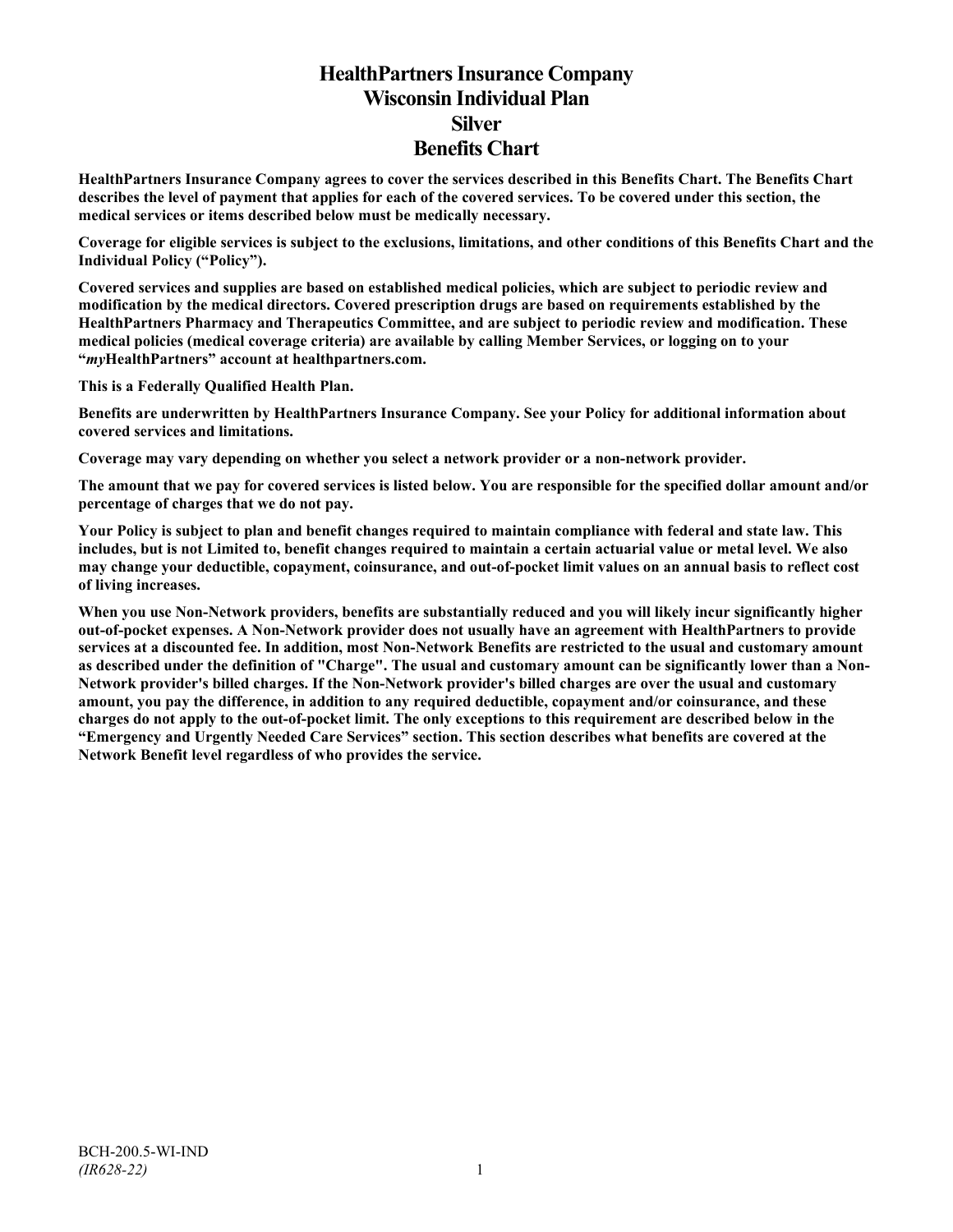## **These definitions apply to the Benefits Chart. They also apply to your Policy.**

| <b>Biosimilar Drug:</b> | A prescription drug, approved by the Food and Drug Administration (FDA), that the FDA has<br>determined is biosimilar to and interchangeable with a biological brand name drug. Biosimilar<br>drugs are not considered generic drugs and are not covered under the generic drug benefit.                                                                                                                                                                                                                                                                                                                                     |
|-------------------------|------------------------------------------------------------------------------------------------------------------------------------------------------------------------------------------------------------------------------------------------------------------------------------------------------------------------------------------------------------------------------------------------------------------------------------------------------------------------------------------------------------------------------------------------------------------------------------------------------------------------------|
| <b>Brand Name Drug:</b> | A prescription drug, approved by the Food and Drug Administration (FDA), that is manufactured,<br>sold or licensed for sale under a trademark by the pharmaceutical company that originally<br>researched and developed the drug. Brand name drugs have the same active-ingredient formula as<br>the generic version of the drug. However, generic drugs are manufactured and sold by other drug<br>manufacturers and are generally not available until after the patent on the brand name drug has<br>expired. A few brand name drugs may be covered at the generic benefit level if this is indicated on<br>the formulary. |
| <b>Calendar Year:</b>   | This is the 12-month period beginning 12:01 A.M. Central Time, on January 1, and ending 12:00<br>A.M. Central Time of the next following December 31.                                                                                                                                                                                                                                                                                                                                                                                                                                                                        |
| Charge:                 | For covered services delivered by a network provider, this is the provider's discounted fee for a<br>given medical/surgical service, procedure or item.                                                                                                                                                                                                                                                                                                                                                                                                                                                                      |
|                         | For covered services delivered by non-network providers, a contracted rate may apply if such<br>arrangement is available to HealthPartners.                                                                                                                                                                                                                                                                                                                                                                                                                                                                                  |
|                         | For the Usual and Customary Charge for covered services delivered by non-network providers,<br>our payment is calculated using one of the following options in the following order, depending on<br>availability: 1) a percentage of the Medicare fee schedule; 2) a comparable schedule if the service<br>is not on the Medicare fee schedule; or 3) a commercially reasonable rate for such service if a fee<br>schedule is not available.                                                                                                                                                                                 |
|                         | The Usual and Customary Charge is the maximum amount allowed that we consider in the<br>calculation of the payment of charges incurred for certain covered services. You must pay for any<br>charges above the usual and customary charge, and they do not apply to the out-of-pocket limit.                                                                                                                                                                                                                                                                                                                                 |
|                         | A charge is incurred for covered ambulatory medical and surgical services, on the date the service<br>or item is provided. A charge is incurred for covered inpatient services, on the date of admission to<br>a hospital. To be covered, a charge must be incurred on or after your effective date and on or<br>before the termination date.                                                                                                                                                                                                                                                                                |
|                         | Copayment/Coinsurance: The specified dollar amount, or percentage, of charges incurred for covered services, which we do<br>not pay, but which you must pay, each time you receive certain medical services, procedures or<br>items. Our payment for those covered services or items begins after the copayment or coinsurance<br>is satisfied. Covered services or items requiring a copayment or coinsurance are specified in this<br>Benefits Chart.                                                                                                                                                                      |
|                         | For services provided by a network provider:                                                                                                                                                                                                                                                                                                                                                                                                                                                                                                                                                                                 |
|                         | An amount which is listed as a flat dollar copayment is applied to a network provider's discounted<br>charges for a given service. However, if the network provider's discounted charges for a service or<br>item is less than the flat dollar copayment, you will pay the network provider's discounted charge.<br>An amount which is listed as a percentage of charges or coinsurance is based on the network<br>provider's discounted charges, calculated at the time the claim is processed, which may include an<br>agreed upon fee schedule rate for case rate or withhold arrangements.                               |
|                         | For services provided by a Non-Network provider:                                                                                                                                                                                                                                                                                                                                                                                                                                                                                                                                                                             |
|                         | Any copayment or coinsurance is applied to the lesser of the provider's charges or the usual and<br>customary charge for a service.                                                                                                                                                                                                                                                                                                                                                                                                                                                                                          |
|                         | A copayment or coinsurance is due at the time a service is provided, or when billed by the<br>provider. The copayment or coinsurance applicable for a scheduled visit with a network provider<br>will be collected for each visit, late cancellation and failed appointment.                                                                                                                                                                                                                                                                                                                                                 |
|                         |                                                                                                                                                                                                                                                                                                                                                                                                                                                                                                                                                                                                                              |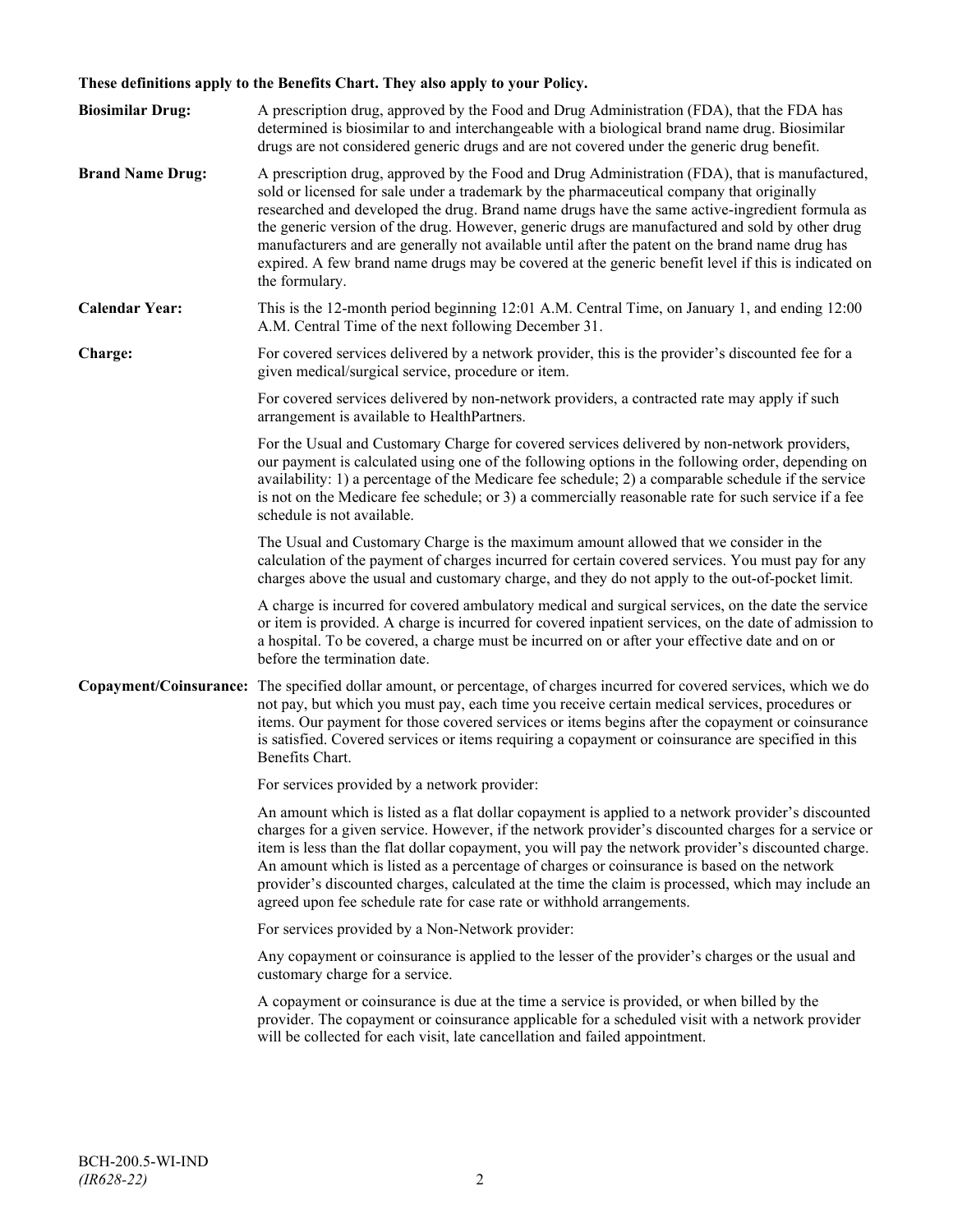| Deductible:                    | The specified dollar amount of charges incurred for covered services, which we do not pay, but an<br>enrollee or a family has to pay first in a calendar year. Our payment for those services or items<br>begins after the deductible is satisfied. For network providers, the amount of the charges that apply<br>to the deductible are based on the network provider's discounted charges, calculated at the time<br>the claim is processed, which may include an agreed upon fee schedule rate for case rate or<br>withhold arrangements. For non-network providers, the amount of charges that apply to the<br>deductible are the lesser of the provider's charges or the usual and customary charge for a service. |
|--------------------------------|-------------------------------------------------------------------------------------------------------------------------------------------------------------------------------------------------------------------------------------------------------------------------------------------------------------------------------------------------------------------------------------------------------------------------------------------------------------------------------------------------------------------------------------------------------------------------------------------------------------------------------------------------------------------------------------------------------------------------|
| Formulary:                     | This is a current list, which may be revised from time to time, of prescription drugs, medications,<br>equipment and supplies covered by us as indicated in this Benefits Chart which are covered at the<br>highest benefit level. Some drugs on the formulary may require prior authorization to be covered<br>as formulary drugs. The formulary, and information on drugs that require prior authorization, are<br>available by calling Member Services, or logging on to your "myHealthPartners" account at<br>healthpartners.com.                                                                                                                                                                                   |
| <b>Generic Drug:</b>           | A prescription drug, approved by the Food and Drug Administration (FDA), that the FDA has<br>determined is comparable to a brand name drug product in dosage form, strength, route of<br>administration, quality, intended use and documented bioequivalence. Generally, generic drugs<br>cost less than brand name drugs. Some brand name drugs may be covered at the generic drug<br>benefit level if this is indicated on the formulary.                                                                                                                                                                                                                                                                             |
| <b>Non-Formulary Drug:</b>     | This is a prescription drug, approved by the Food and Drug Administration (FDA), that is not on<br>the formulary, is medically necessary and is not investigative or experimental or otherwise<br>excluded under your Policy.                                                                                                                                                                                                                                                                                                                                                                                                                                                                                           |
| <b>Out-of-Pocket Expenses:</b> | You pay the specified copayments/coinsurance and deductibles applicable for particular services,<br>subject to the out-of-pocket limit described below. These amounts are in addition to the monthly<br>enrollment payments.                                                                                                                                                                                                                                                                                                                                                                                                                                                                                            |
| <b>Out-of-Pocket Limit:</b>    | You pay the copayments/coinsurance and deductibles for covered services, to the individual or<br>family out-of-pocket limit. Thereafter we cover 100% of charges incurred for all other covered<br>services, for the rest of the calendar year. You pay amounts greater than the out-of-pocket limit if<br>you exceed any visits or day limits.                                                                                                                                                                                                                                                                                                                                                                         |
|                                | Non-Network Benefits above the usual and customary charge (see definition of charge above) do<br>not apply to the out-of-pocket limit.                                                                                                                                                                                                                                                                                                                                                                                                                                                                                                                                                                                  |
|                                | Non-Network Benefits for transplant surgery do not apply to the out-of-pocket limit.                                                                                                                                                                                                                                                                                                                                                                                                                                                                                                                                                                                                                                    |
|                                | You are responsible to keep track of the out-of-pocket expenses. Contact our Member Services<br>department for assistance in determining the amount paid by the enrollee for specific eligible<br>services received. Claims for reimbursement under the out-of-pocket limit provisions are subject<br>to the same time limits and provisions described under the "Claims Provisions" section of the<br>Contract.                                                                                                                                                                                                                                                                                                        |
| <b>Primary Care Providers:</b> | These are providers in the following categories: Family Practice, General Practice, Internal<br>Medicine, Pediatrics, Adolescent Medicine, Adult Medicine and Geriatrics.                                                                                                                                                                                                                                                                                                                                                                                                                                                                                                                                               |
|                                | Specialty Care Providers: These are providers who are not in the following categories: Family Practice, General Practice,<br>Internal Medicine, Pediatrics, Adolescent Medicine, Adult Medicine and Geriatrics.                                                                                                                                                                                                                                                                                                                                                                                                                                                                                                         |
| <b>Specialty Drug List:</b>    | This is a current list, which may be revised from time to time, of prescription drugs, medications,<br>equipment and supplies, which are typically bio-pharmaceuticals. The purpose of a specialty drug<br>list is to facilitate enhanced monitoring of complex therapies used to treat specific conditions.<br>Specialty drugs are covered by us as indicated in this Benefits Chart. The specialty drug list is<br>available by calling Member Services, or logging on to your "myHealthPartners" account at<br>healthpartners.com                                                                                                                                                                                    |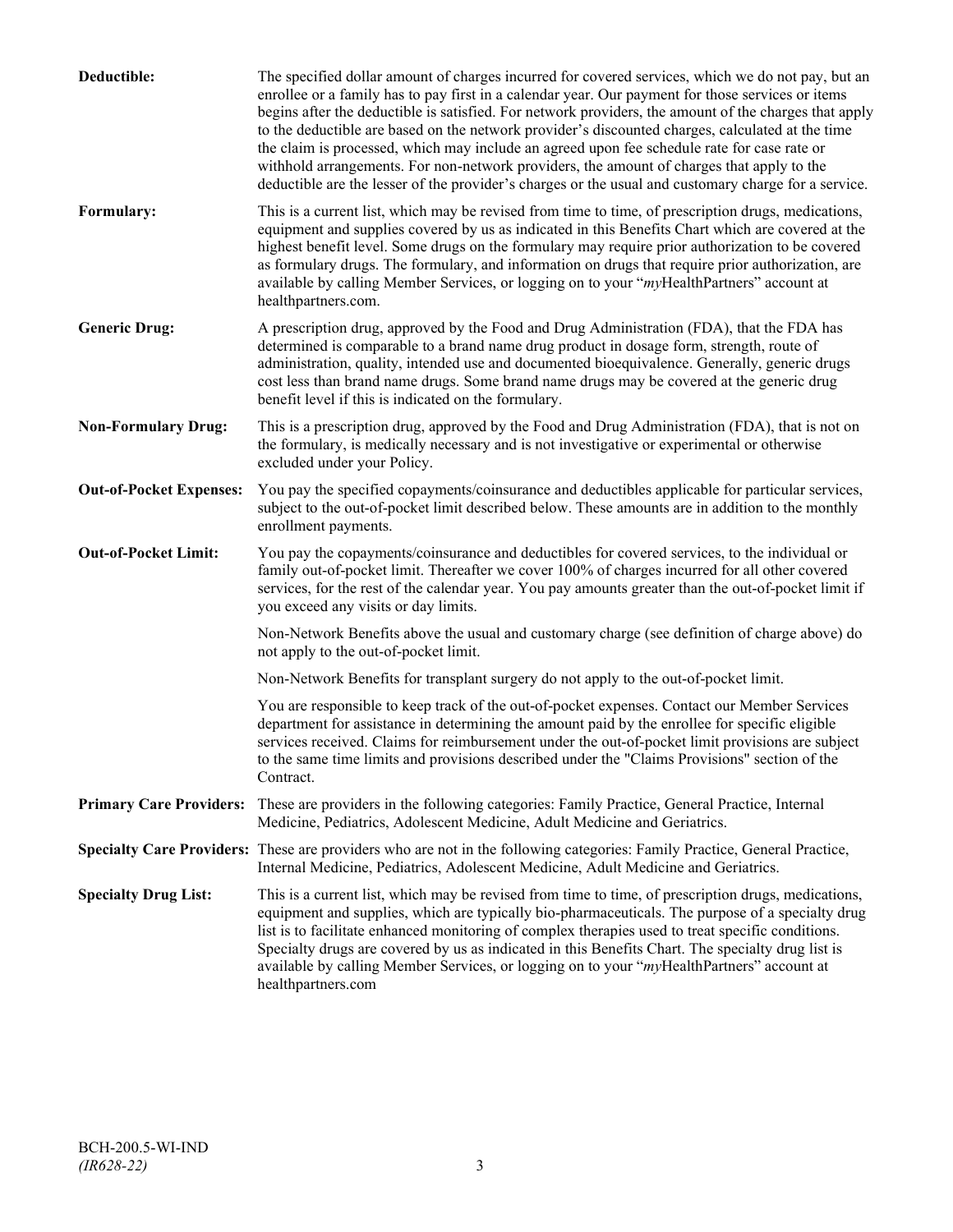## **DEDUCTIBLES AND OUT-OF-POCKET LIMITS**

#### **Individual Calendar Year Deductible**

| Network Benefits | <b>Non-Network Benefits</b> |
|------------------|-----------------------------|
| None.            | \$20,000                    |

## **Family Calendar Year Deductible**

| Network Benefits | <b>Non-Network Benefits</b> |
|------------------|-----------------------------|
| None.            | \$40,000                    |

### **Individual Calendar Year Out-of-Pocket Limit**

| <b>Network Benefits</b> | <b>Non-Network Benefits</b> |
|-------------------------|-----------------------------|
| \$8,700                 | None.                       |

### **Family Calendar Year Out-of-Pocket Limit**

| <b>Network Benefits</b> | <b>Non-Network Benefits</b> |
|-------------------------|-----------------------------|
| \$17,400                | None.                       |

Your individual and family out-of-pocket amounts may be indexed to allow for changes under Federal rules.

Separate Out-of-Pocket Limits must be satisfied under Network Benefits and Non-Network Benefits.

Non-Network Benefits above the usual and customary charge will not apply to the individual or family Out-of-Pocket.

Any amounts paid or reimbursed by a third party, including but not Limited to: point of service rebates, manufacturer coupons, manufacturer debit cards or other forms of direct reimbursement to an Insured for a product or service, will not apply as an outof-pocket expense, to the extent permitted under state and federal law.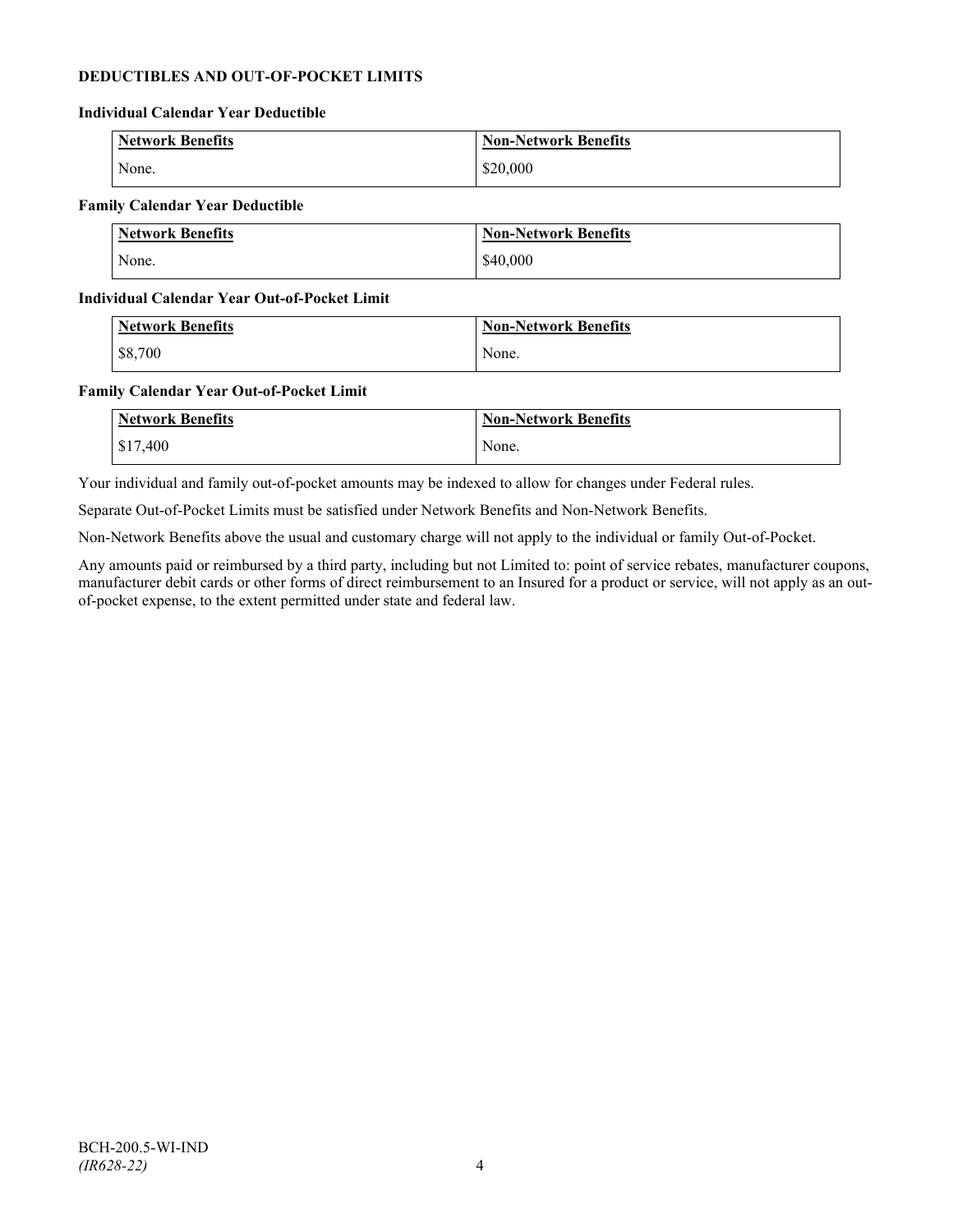## **AMBULANCE AND MEDICAL TRANSPORTATION**

## **Covered Services:**

We cover ambulance and medical transportation for medical emergencies.

We also cover medically necessary, non-emergency transportation if it meets our medical coverage criteria.

Covered services are based on established medical policies, which are subject to periodic review and modification by the medical directors. These medical policies (medical coverage criteria) and applicable prior authorization requirements are available by calling Member Services, or logging on to your "*my*HealthPartners" account a[t healthpartners.com.](http://www.healthpartners.com/)

| <b>Network Benefits</b>                                                    | <b>Non-Network Benefits</b> |
|----------------------------------------------------------------------------|-----------------------------|
| 100% of the charges incurred, subject to<br>a copayment of \$500 per trip. | See Network Benefits.       |

## **Not Covered:**

See "Services Not Covered" in your Policy.

## **AUTISM SERVICES**

## **Covered Services:**

We cover prior authorized evidence-based intensive-level and non-intensive-level treatment of autism spectrum disorders (autism disorder, Asperger's syndrome or pervasive development disorder not otherwise specified).

Covered services are based on established medical policies, which are subject to periodic review and modification by the medical directors. These medical policies (medical coverage criteria) are available by calling Member Services, or logging on to your "*my*HealthPartners" account at [healthpartners.com.](http://www.healthpartners.com/)

Your network provider will coordinate the prior authorization process for any autism treatment services. You may call Member Services at 952-883-5900 or toll-free at 888-360-0622 if you have any questions or concerns regarding the authorization process.

Please call Member Services at 952-883-5900 or toll-free at 888-360-0622 to request authorization for autism treatment services from a Non-Network provider.

**Intensive-level services for children diagnosed with autism spectrum disorders.** Intensive-level services must begin on or after 2 years of age and end before 9 years of age. Intensive-level services, on average, are services provided for more than 20 hours of treatment per week. (The average number of hours a week is calculated over a 6-month period.)

| <b>Network Benefits</b>                                                                                                | <b>Non-Network Benefits</b>                                              |
|------------------------------------------------------------------------------------------------------------------------|--------------------------------------------------------------------------|
| 100% of the charges incurred, subject to a<br>copayment of \$25 per visit.<br>Limited to 240 visits per calendar year. | 50% of the charges incurred.<br>Limited to 240 visits per calendar year. |

The maximum number of visits is combined for Network Benefits and Non-Network Benefits. Visit limits are based on minimum coverage amount available at the time of publication. Additional visits may be available if required due to revised minimum coverage amounts issued by the Office of the Commissioner of Insurance. See our medical coverage criteria for current visit limits.

## **Intensive-Level Services Lifetime Maximum Benefit**

| <b>Network Benefits</b>                               | <b>Non-Network Benefits</b>                           |
|-------------------------------------------------------|-------------------------------------------------------|
| 4 years of cumulative services under this plan or any | 4 years of cumulative services under this plan or any |
| other plan.                                           | other plan.                                           |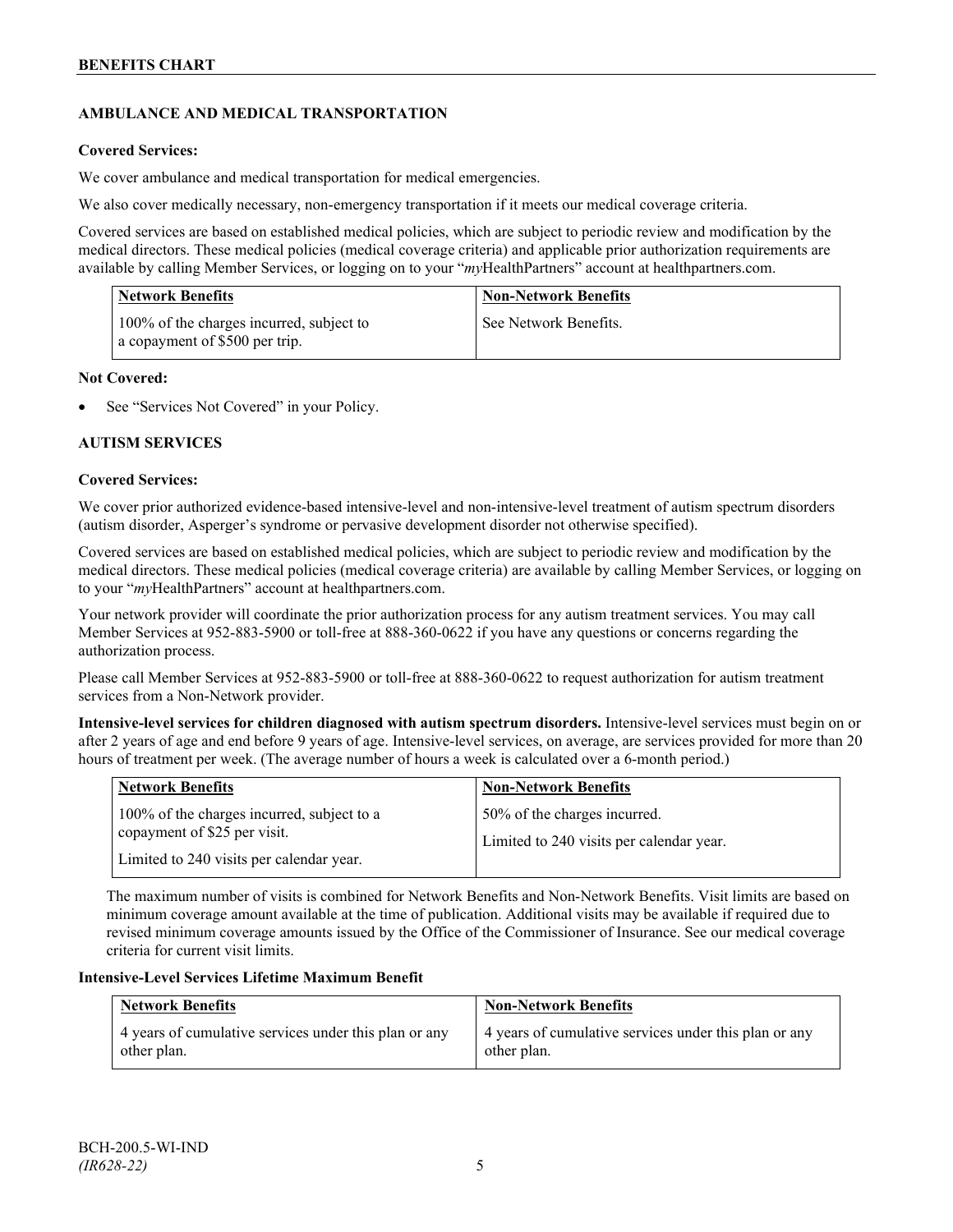## **Non-intensive-level services for Insureds diagnosed with autism spectrum disorders**

| <b>Network Benefits</b>                                                                                                | <b>Non-Network Benefits</b>                                              |
|------------------------------------------------------------------------------------------------------------------------|--------------------------------------------------------------------------|
| 100% of the charges incurred, subject to a<br>copayment of \$25 per visit.<br>Limited to 120 visits per calendar year. | 50% of the charges incurred.<br>Limited to 120 visits per calendar year. |

The maximum number of visits is combined for Network Benefits and Non-Network Benefits. Visit limits are based on minimum coverage amount available at the time of publication. Additional visits may be available if required due to revised minimum coverage amounts issued by the Office of the Commissioner of Insurance. See our medical coverage criteria for current visit limits.

## **Not Covered:**

See "Services Not Covered" in your Policy.

## **BEHAVIORAL HEALTH SERVICES**

## **Covered Services:**

Covered services are based on established medical policies, which are subject to periodic review and modification by the medical directors. These medical policies (medical coverage criteria) are available by calling Member Services, or logging on to your "*my*HealthPartners" account at [healthpartners.com.](http://www.healthpartners.com/)

**Transitional treatment services.** These are services for the treatment of nervous or mental disorders, and substance use disorders which are provided to an Insured in a less restrictive manner than are inpatient hospital services but in a more intensive manner than are outpatient services. Transitional treatment services are services offered by a provider, and certified by the Wisconsin Department of Health Services for each of the following (except the last bulleted item):

- Mental health services for covered adults in a day treatment program.
- Mental health services for covered children in a day hospital treatment program.
- Services for persons with chronic mental illness provided through a community support program.
- Residential treatment programs for dependent covered persons with substance use disorder.
- Substance use disorder services in a day treatment program.
- Services for persons who are experiencing a mental health crisis or who are in a situation likely to turn into a mental health crisis if support is not provided.
- Intensive outpatient programs for the treatment of psychoactive substance use disorders provided in accordance with the patient placement criteria of the American Society of Addiction Medicine.

## **Mental health services**

We cover services for mental health diagnoses as described in the Diagnostic and Statistical Manual of Mental Disorders – Fifth Edition (DSM 5) (most recent edition).

We provide coverage for mental health treatment ordered by a Wisconsin court under a valid court order that is issued on the basis of a behavioral care evaluation performed by a licensed psychiatrist or doctoral level licensed psychologist, which includes a diagnosis and an individual treatment plan for care in the most appropriate, least restrictive environment. We must be given a copy of the court order and the behavioral care evaluation, and the service must be a covered benefit under your Policy, and the service must be provided by a network provider, or other provider as required by law.

**Outpatient services:** We cover medically necessary outpatient professional mental health services for evaluation, crisis intervention, and treatment of mental health disorders.

A comprehensive diagnostic assessment will be used as the basis for a determination by a mental health professional, concerning the appropriate treatment and the extent of services required.

Outpatient services we cover for a diagnosed mental health condition include the following:

- Individual, group, family and multi-family therapy;
- Medication management provided by a physician, certified nurse practitioner, or physician's assistant;
- Psychological testing services for the purposes of determining the differential diagnoses and treatment planning for patients currently receiving behavioral health services;

BCH-200.5-WI-IND *(IR628-22)* 6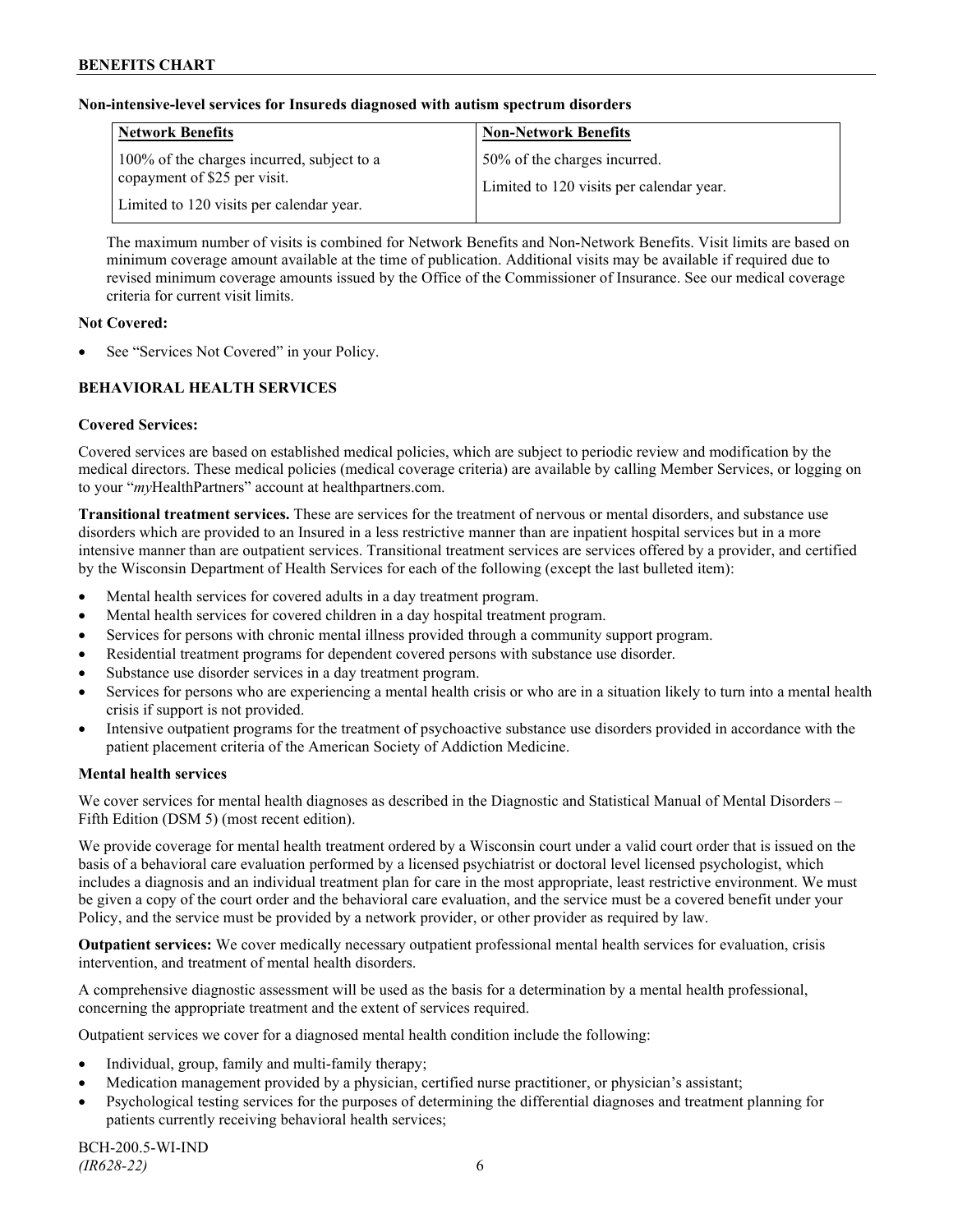- Partial hospitalization services in a licensed hospital or community mental health center;
- Psychotherapy and nursing services provided in the home if authorized by us; and
- Treatment for gender dysphoria.

| <b>Network Benefits</b>                                                                                                               | <b>Non-Network Benefits</b>  |
|---------------------------------------------------------------------------------------------------------------------------------------|------------------------------|
| 100% of the charges incurred, subject to a<br>copayment of \$25 per visit.                                                            | 50% of the charges incurred. |
| For family therapy, only one copayment will be<br>charged, regardless of the number of Insureds primarily<br>involved in the therapy. |                              |

## **Group therapy**

| <b>Network Benefits</b>                                                    | <b>Non-Network Benefits</b>  |
|----------------------------------------------------------------------------|------------------------------|
| 100% of the charges incurred, subject to a<br>copayment of \$15 per visit. | 50% of the charges incurred. |

## **Inpatient services, including mental health residential treatment services:** We cover the following:

- Medically necessary inpatient services in a hospital or licensed residential treatment facility and professional services for treatment of mental health disorders. Medical stabilization is covered under inpatient hospital services in the "Hospital and Skilled Nursing Facility Services" section.
- Medically necessary mental health residential treatment service. This care must be authorized by us and provided by a hospital or residential behavioral health treatment facility licensed by the local state or Department of Health and Human Services. Services not covered under this benefit include halfway houses, group homes, extended care facilities, shelter services, correctional services, detention services, group residential services, foster care services and wilderness programs.

| Network Benefits                                                                                                                                                                    | <b>Non-Network Benefits</b>  |
|-------------------------------------------------------------------------------------------------------------------------------------------------------------------------------------|------------------------------|
| 100% of the charges incurred, subject to a copayment<br>of \$1,200 per day for the first three days of admission.<br>Then services will be paid at 100% of the charges<br>incurred. | 50% of the charges incurred. |

**Transitional treatment services:** We cover transitional treatment services described above for treatment of mental and nervous disorders**.**

| <b>Network Benefits</b>                                                    | <b>Non-Network Benefits</b>  |
|----------------------------------------------------------------------------|------------------------------|
| 100% of the charges incurred, subject to a<br>copayment of \$25 per visit. | 50% of the charges incurred. |

## **Substance use disorder (SUD) treatment services**

We cover medically necessary services for assessments by a licensed alcohol and drug counselor and treatment of substance use disorders as defined in the latest edition of the DSM 5.

**Outpatient services:** We cover medically necessary outpatient professional services for diagnosis and treatment of substance use disorders. Substance use disorder treatment services must be provided by a program licensed by the local Department of Health Services.

Outpatient services we cover for a diagnosed substance use disorder include the following:

- Individual, group, family, and multi-family therapy provided in an office setting; and
- Opiate replacement therapy including methadone and buprenorphine treatment.

| <b>Network Benefits</b>                                                    | <b>Non-Network Benefits</b>  |
|----------------------------------------------------------------------------|------------------------------|
| 100% of the charges incurred, subject to a<br>copayment of \$25 per visit. | 50% of the charges incurred. |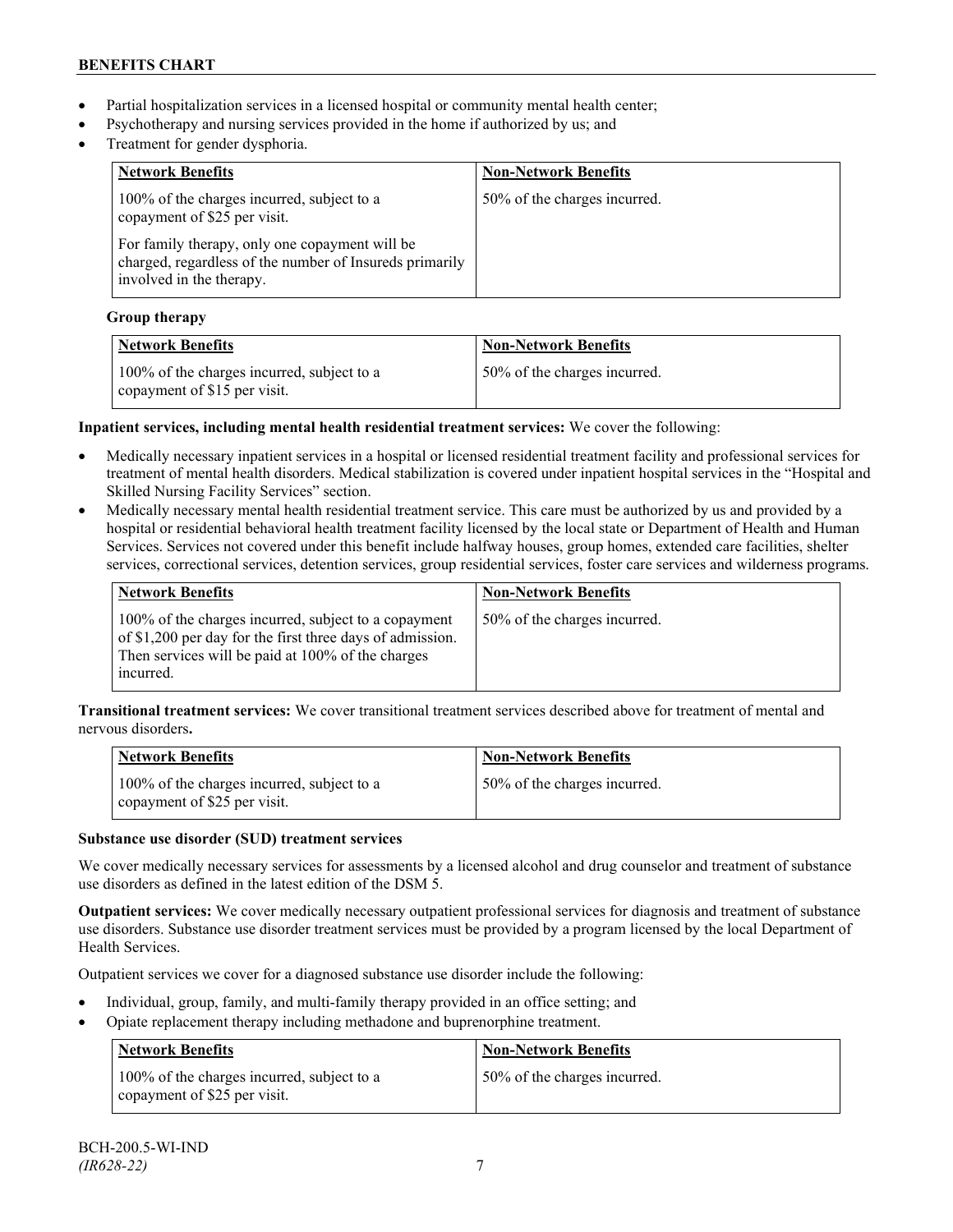**Inpatient services:** We cover the following:

- Medically necessary inpatient services in a hospital or a licensed residential primary treatment center.
- Services provided in a hospital that is licensed by the local state and accredited by Medicare; and
- Detoxification services in a hospital or community detoxification facility if it is licensed by the local Department of Health Services.

| <b>Network Benefits</b>                                                                                                                                                                                            | <b>Non-Network Benefits</b> |
|--------------------------------------------------------------------------------------------------------------------------------------------------------------------------------------------------------------------|-----------------------------|
| 100% of the charges incurred, subject to a copayment of   50% of the charges incurred.<br>\$1,200 per day for the first three days of admission.<br>Then services will be paid at 100% of the charges<br>incurred. |                             |

**Transitional treatment services:** We cover transitional treatment services described above for treatment of substance use disorder.

| <b>Network Benefits</b>                                                    | <b>Non-Network Benefits</b>  |
|----------------------------------------------------------------------------|------------------------------|
| 100% of the charges incurred, subject to a<br>copayment of \$25 per visit. | 50% of the charges incurred. |

**Out of area services for Wisconsin students:** If a dependent child is a student located in a school in Wisconsin, but outside of our service area, we cover mental health and substance use disorder services as required under Wisconsin Statute 609.655.

- The student may have a clinical assessment from a local, non-network mental health or substance use disorder treatment provider at the network benefit level when prior authorized by us.
- If outpatient services are recommended in the clinical assessment, five outpatient visits from a non-network provider will be covered at the network benefit level.
- Our Medical Director will determine the need for continuing treatment by the non-network provider; additional visits may be approved.
- Coverage for the outpatient services will not be provided if the recommended treatment would keep the student from attending school on a regular basis or if the student is no longer attending the school full-time.

This benefit is subject to the limitations shown in this "Behavioral Health Services" section.

| <b>Network Benefits</b>                                                    | <b>Non-Network Benefits</b>  |
|----------------------------------------------------------------------------|------------------------------|
| 100% of the charges incurred, subject to a<br>copayment of \$25 per visit. | 50% of the charges incurred. |

A dependent child enrolled in a school outside of Wisconsin in not eligible for the benefit.

## **Not Covered:**

See "Services Not Covered" in your Policy.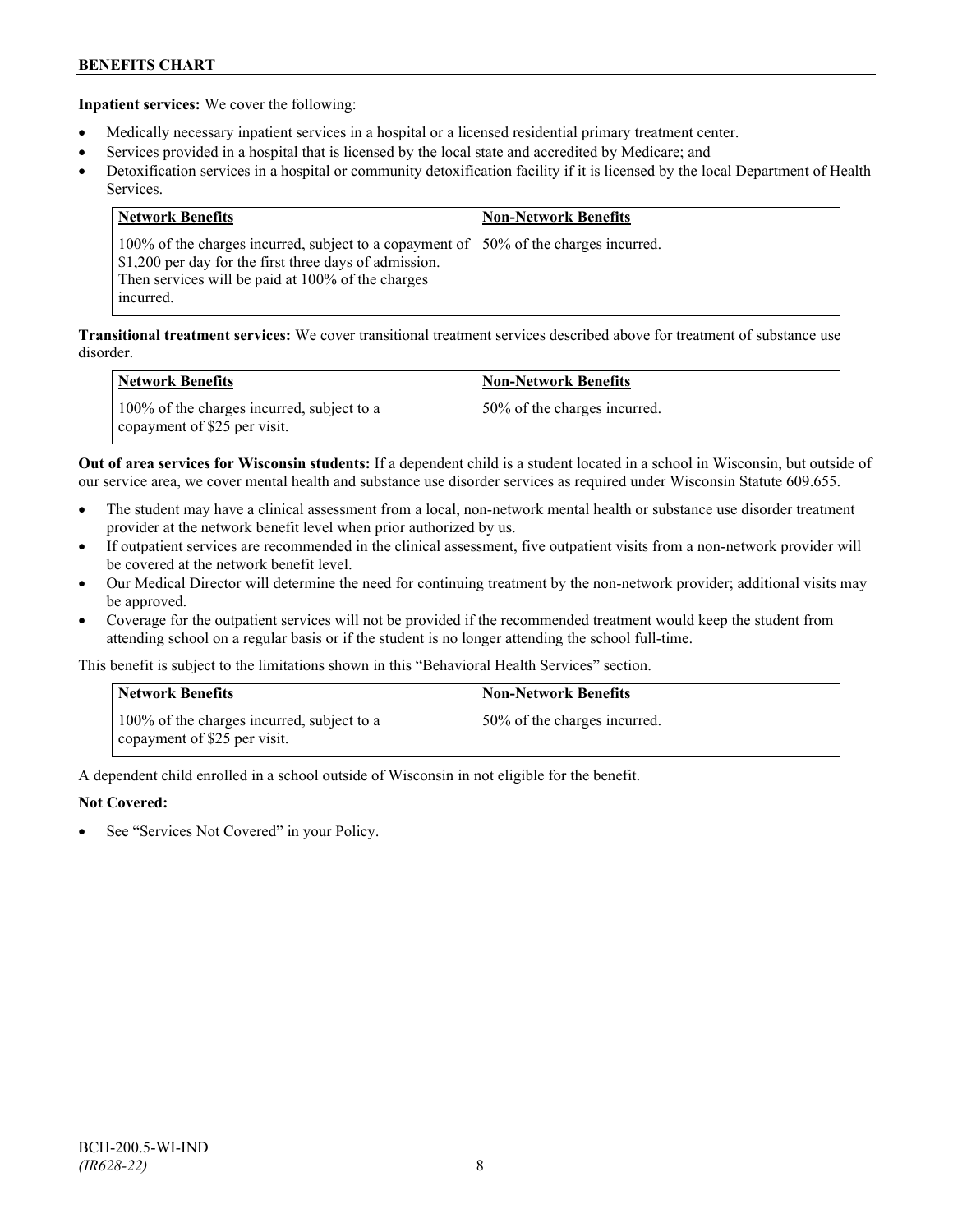## **CHIROPRACTIC SERVICES**

## **Covered Services:**

We cover chiropractic services for rehabilitative care. Chiropractic services are adjustments to any abnormal articulations of the human body, especially those of the spinal column, for the purpose of giving freedom of action to impinged nerves that may cause pain or deranged function.

Massage therapy which is performed in conjunction with other treatment/modalities by a chiropractor, is part of a prescribed treatment plan and is not billed separately is covered.

| Network Benefits                                                           | <b>Non-Network Benefits</b>  |
|----------------------------------------------------------------------------|------------------------------|
| 100% of the charges incurred, subject to a<br>copayment of \$50 per visit. | 50% of the charges incurred. |

## **Not Covered:**

- Massage therapy for the purpose of comfort or convenience of the Insured.
- See "Services Not Covered" in your Policy.

## **CLINICAL TRIALS**

### **Covered Services:**

We cover certain routine services if you participate in a Phase I, Phase II, Phase III or Phase IV approved clinical trial that is conducted in relation to the prevention, detection, or treatment of cancer or other life-threatening disease or condition as defined in the Affordable Care Act. Approved clinical trials include (1) federally funded trials when the study or investigation is approved or funded by any of the federal agencies defined in the Public Health Services Act, section 2709 (d) (1) (A); (2) the study or investigation is conducted under an investigational new drug application reviewed by the Food and Drug Administration; and (3) the study or investigation is a drug trial that is exempt from having such an investigational new drug application. We cover routine patient costs for services that would be eligible under the Policy and this Benefits Chart if the service were provided outside of a clinical trial.

| <b>Network Benefits</b>                               | <b>Non-Network Benefits</b>                           |
|-------------------------------------------------------|-------------------------------------------------------|
| Coverage level is same as corresponding Network       | Coverage level is same as corresponding Non-Network   |
| Benefits, depending on type of service provided, such | Benefits, depending on type of service provided, such |
| as Office Visits for Illness or Injury, Inpatient or  | as Office Visits for Illness or Injury, Inpatient or  |
| Outpatient Hospital Services.                         | Outpatient Hospital Services.                         |

## **Not Covered:**

- The investigative or experimental item, device or service itself.
- Items or services that are provided solely to satisfy data collection and analysis needs and that are not used in the direct clinical management of the patient.
- A service that is clearly inconsistent with widely accepted and established standards of care for a particular diagnosis.
- See "Services Not Covered" in your Policy.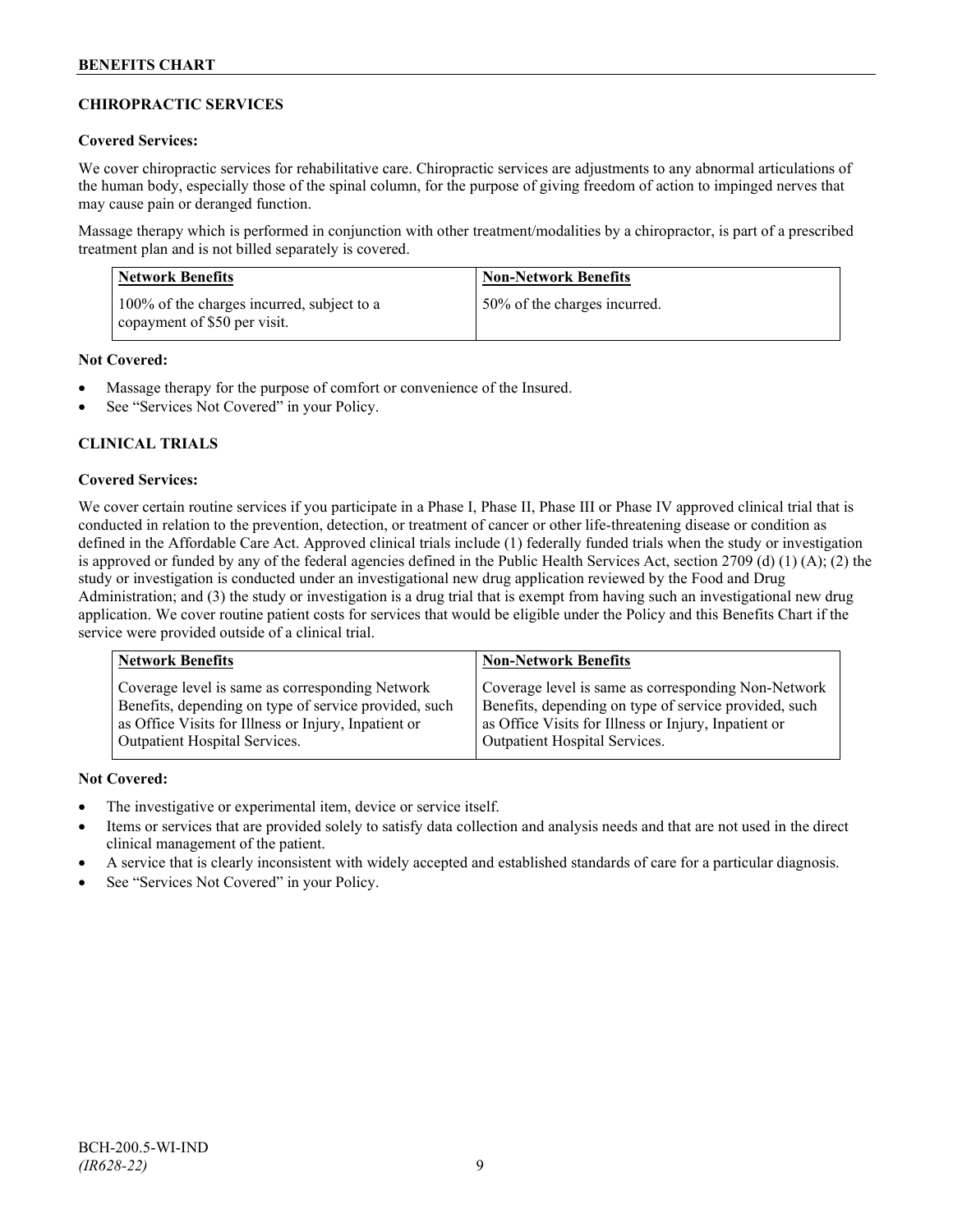## **DENTAL SERVICES**

## **Covered Services:**

We cover services as described below.

**Accidental dental services:** We cover services dentally necessary to treat and restore damage done to sound, natural, unrestored teeth as a result of an accidental injury. Coverage is for damage caused by external trauma to face and mouth only, not for cracked or broken teeth, which result from biting or chewing. We cover restorations, root canals, crowns and replacement of teeth lost that are directly related to the accident in which the Insured was involved. We cover initial exams, xrays and palliative treatment including extractions, and other oral surgical procedures directly related to the accident. Subsequent treatment must be initiated within the specified time-frame and must be directly related to the accident. We do not cover restoration and replacement of teeth that are not "sound and natural" at the time of the accident.

Subsequent treatment must be initiated within the specified time-frame and must be directly related to the accident. We do not cover restoration and replacement of teeth that are not "sound and natural" at the time of the accident.

Full mouth rehabilitation to correct occlusion (bite) and malocclusion (misaligned teeth not due to the accident) are not covered.

When an implant-supported dental prosthetic treatment is pursued, benefits are Limited to the amount that would be paid toward the placement of a removable dental prosthetic appliance that could be used in the absence of implant treatment.

| <b>Network Benefits</b>      | <b>Non-Network Benefits</b> |
|------------------------------|-----------------------------|
| 50% of the charges incurred. | No coverage.                |

For all accidental dental services, treatment and/or restoration must be initiated within six months of the date of the injury. Coverage is Limited to the initial course of treatment and/or initial restoration. Services must be provided within twentyfour months of the date of injury to be covered.

### **Medical referral dental services**

**Medically necessary outpatient dental services:** We cover medically necessary outpatient dental services. Coverage is Limited to dental services required for treatment of an underlying medical condition, e.g., removal of teeth to complete radiation treatment for cancer of the jaw, cysts and lesions.

| Network Benefits                                                           | <b>Non-Network Benefits</b>  |
|----------------------------------------------------------------------------|------------------------------|
| 100% of the charges incurred, subject to a<br>copayment of \$50 per visit. | 50% of the charges incurred. |

**Medically necessary hospitalization and anesthesia for dental care:** We cover medically necessary hospitalization and anesthesia for dental care. This is Limited to charges incurred by an Insured who: (1) is a child under age 5; (2) is severely disabled; (3) has a medical condition, and requires hospitalization or general anesthesia for dental care treatment; or (4) is a child between ages 5 and 12 and care in dental offices has been attempted unsuccessfully and usual methods of behavior modification have not been successful, or when extensive amounts of restorative care, exceeding 4 appointments, are required.

Coverage is Limited to facility and anesthesia charges. Oral surgeon/dentist professional fees are not covered. The following are examples, though not all-inclusive, of medical conditions which may require hospitalization for dental services: severe asthma, severe airway obstruction or hemophilia. Hospitalization required due to the behavior of the Insured or due to the extent of the dental procedure is not covered.

| <b>Network Benefits</b>                                                                                                                                                                                            | <b>Non-Network Benefits</b> |
|--------------------------------------------------------------------------------------------------------------------------------------------------------------------------------------------------------------------|-----------------------------|
| 100% of the charges incurred, subject to a copayment of   50% of the charges incurred.<br>\$1,200 per day for the first three days of admission.<br>Then services will be paid at 100% of the charges<br>incurred. |                             |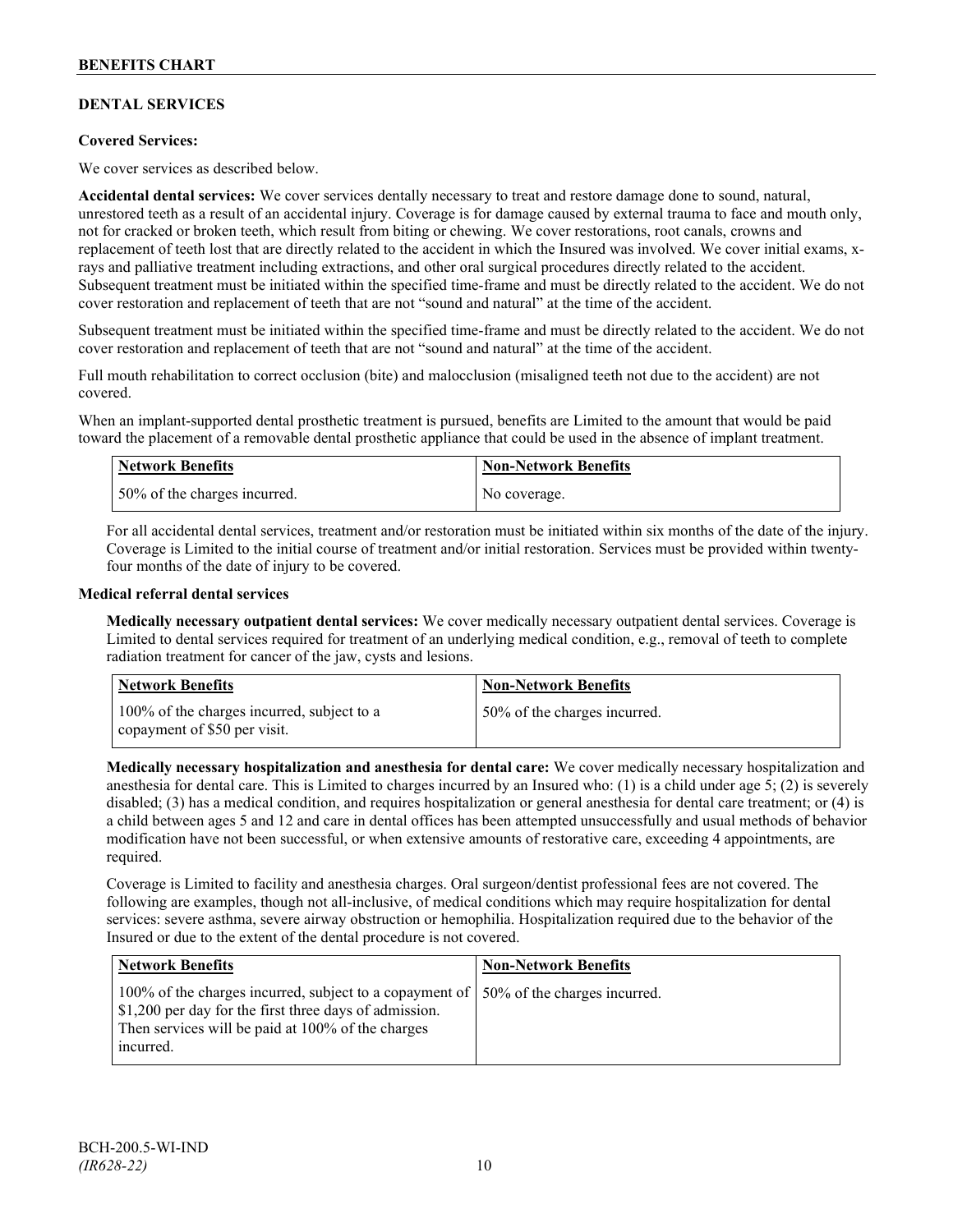**Medical complications of dental care:** We cover medical complications of dental care. Treatment must be medically necessary care and related to medical complications of non-covered dental care, including complications of the head, neck, or substructures.

| Network Benefits                                                           | <b>Non-Network Benefits</b>  |
|----------------------------------------------------------------------------|------------------------------|
| 100% of the charges incurred, subject to a<br>copayment of \$50 per visit. | 50% of the charges incurred. |

**Oral surgery:** We cover oral surgery. Coverage is Limited to treatment of medical conditions requiring oral surgery, such as treatment of oral neoplasm, non-dental cysts, fracture of the jaw, trauma of the mouth and jaw, and any other oral surgery procedures provided as medically necessary dental services.

| <b>Network Benefits</b>                                                    | <b>Non-Network Benefits</b>  |
|----------------------------------------------------------------------------|------------------------------|
| 100% of the charges incurred, subject to a<br>copayment of \$50 per visit. | 50% of the charges incurred. |

**Treatment of cleft lip and cleft palate:** We cover treatment of cleft lip and cleft palate of a dependent child, including orthodontic treatment and oral surgery directly related to the cleft. Dental services which are not required for the treatment of cleft lip or cleft palate are not covered. If a dependent child covered under your Policy is also covered under a dental plan which includes orthodontic services, that dental plan shall be considered primary for the necessary orthodontic services. Oral appliances are subject to the same copayment, conditions and limitations as durable medical equipment.

| <b>Network Benefits</b>                               | <b>Non-Network Benefits</b>                           |
|-------------------------------------------------------|-------------------------------------------------------|
| Coverage level is same as corresponding Network       | Coverage level is same as corresponding Non-Network   |
| Benefits, depending on type of service provided, such | Benefits, depending on type of service provided, such |
| as Office Visits for Illness or Injury, Inpatient or  | as Office Visits for Illness or Injury, Inpatient or  |
| Outpatient Hospital Services.                         | Outpatient Hospital Services.                         |

**Treatment of temporomandibular disorder (TMD) and craniomandibular disorder (CMD):** We cover diagnostic procedures, surgical treatment and non-surgical treatment (including intraoral splint therapy devices) for temporomandibular disorder (TMD) and craniomandibular disorder (CMD), which is medically necessary care. Dental services which are not required to directly treat TMD or CMD are not covered.

| <b>Network Benefits</b>                                                    | <b>Non-Network Benefits</b>  |
|----------------------------------------------------------------------------|------------------------------|
| 100% of the charges incurred, subject to a<br>copayment of \$50 per visit. | 50% of the charges incurred. |

**Not Covered:**

- Dental treatment, procedures or services not listed in this Benefits Chart.
- Accident-related dental services if treatment is: (1) provided to teeth which are not sound and natural; (2) to teeth which have been restored; (3) initiated beyond six months from the date of the injury; (4) received beyond the initial treatment or restoration; or (5) received beyond twenty-four months from the date of injury.
- Accident-related dental services by a Non-Network provider.
- Oral surgery to remove wisdom teeth.
- Orthognathic treatment or procedures and all related services.
- See "Services Not Covered" in your Policy.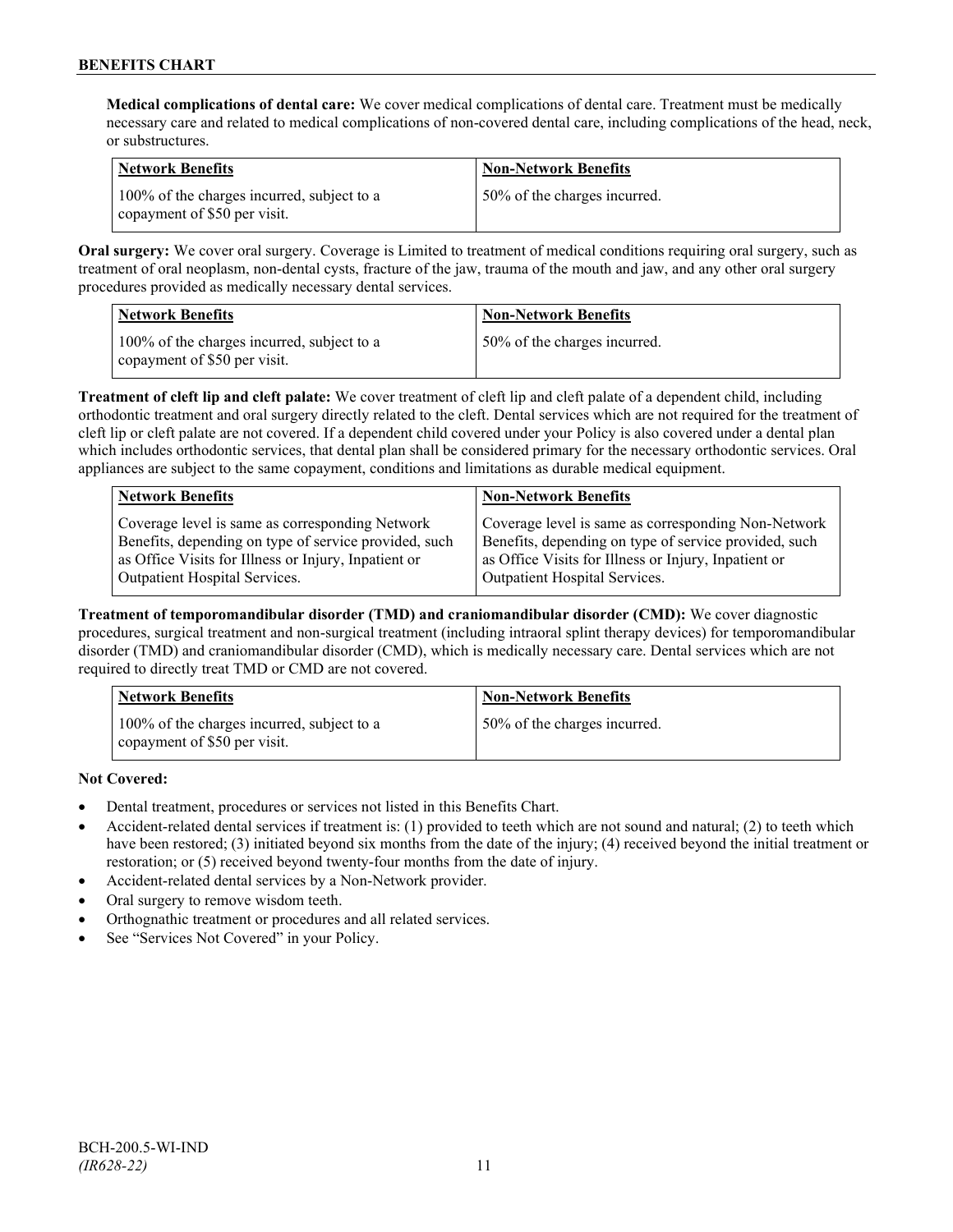## **DIABETIC EQUIPMENT AND SUPPLIES**

### **Covered Services:**

We cover physician prescribed medically appropriate and necessary drugs and supplies used in the management and treatment of diabetes for members with gestational, Type I or Type II diabetes including durable diabetic equipment and disposable supplies, as described below.

Certain items are only covered if your condition meets our coverage criteria and obtained through an authorized vendor. For more information on what we cover and any prior authorization requirements, call Member Services or log on to your "*my*HealthPartners" account at [healthpartners.com.](http://www.healthpartners.com/)

Insulin and medications for diabetes are covered as outpatient drugs under the "Prescription Drug Services" section.

**Pumps and pump supplies.** These include diabetic insulin pumps, diabetic infusion pumps and infusion pump supplies such as infusion sets, tubing, connectors and syringe reservoirs.

| <b>Network Benefits</b>      | <b>Non-Network Benefits</b>  |
|------------------------------|------------------------------|
| 50% of the charges incurred. | 50% of the charges incurred. |

## **All other durable equipment and diabetic supplies**

Durable Diabetic Equipment and Supplies. These include continuous glucose monitoring system (CGMS), transmitter, sensors and receivers, diabetic blood glucose monitors and control/calibrating solutions (for checking accuracy or testing equipment and test strips).

Disposable Diabetic Supplies. These are one-time use supplies, including syringes, lancets, lancet devices, blood and urine ketone test strips, and needles.

Certain diabetic supplies and equipment must be purchased at a pharmacy.

| <b>Network Benefits</b>      | <b>Non-Network Benefits</b>  |
|------------------------------|------------------------------|
| 50% of the charges incurred. | 50% of the charges incurred. |

## **Limitations:**

- No more than a 90-day supply of diabetic supplies are covered and dispensed at a time.
- We require that certain diabetic supplies and equipment be purchased at a pharmacy.
- Diabetic supplies and equipment are limited to certain models and brands.
- Durable medical equipment and supplies must be obtained from or repaired by approved vendors.
- Covered services and supplies are based on established medical policies, which are subject to periodic review and modification by the medical or dental directors. Our medical policy for diabetic supplies includes information on our required models and brands. These medical policies (medical coverage criteria) are available by calling Member Services, or logging on to your "*my*HealthPartners" account at healthpartners.com.

#### **Not Covered:**

- Replacement or repair of any covered items, if the items are (i) damaged or destroyed by misuse, abuse or carelessness, (ii) lost; or (iii) stolen.
- Duplicate or similar items.
- Labor and related charges for repair of any covered items which are more than the cost of replacement by an approved vendor.
- Batteries for monitors and equipment.
- Sales tax, mailing, delivery charges, service call charges.
- See "Services Not Covered" in your Policy.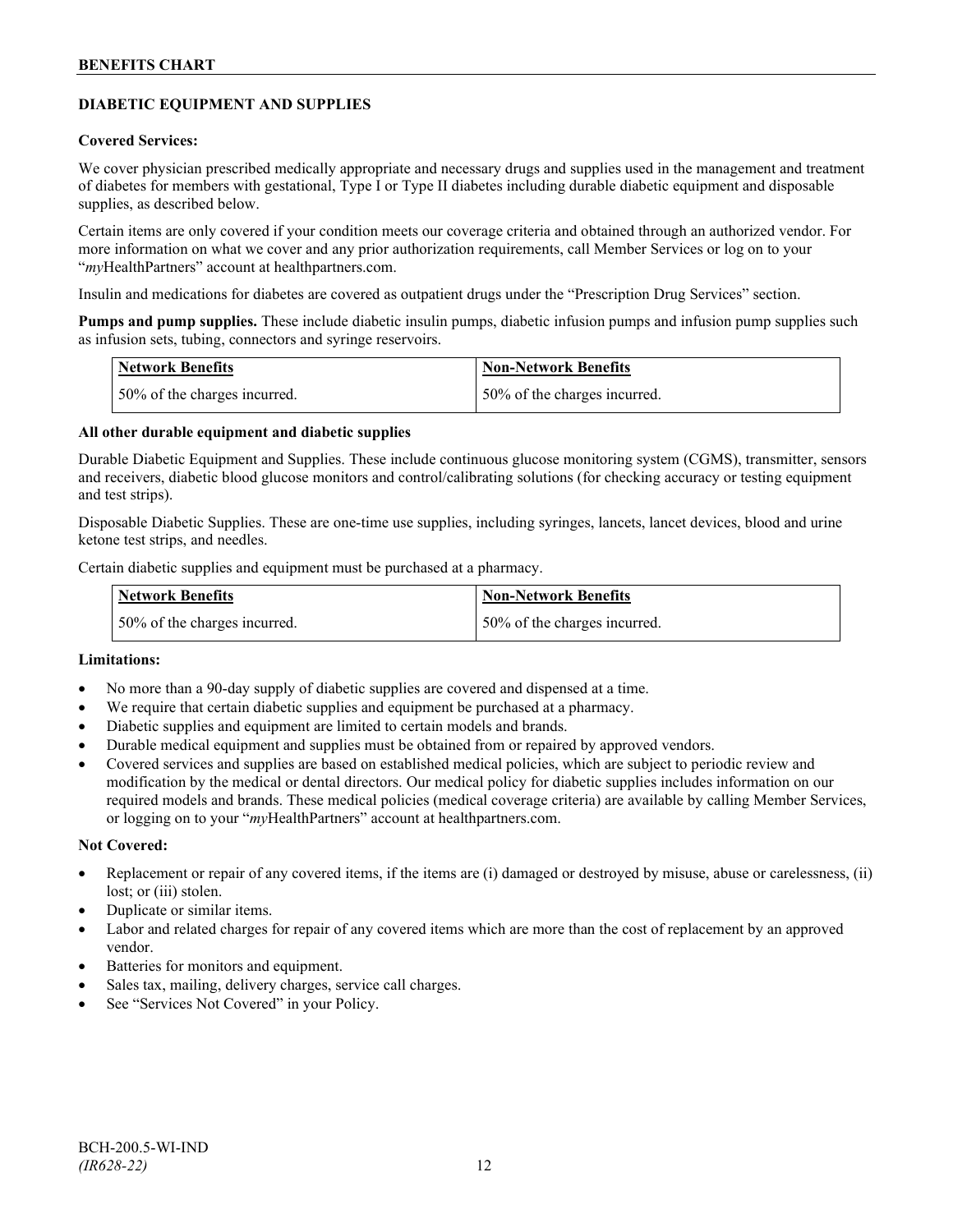## **DIAGNOSTIC IMAGING SERVICES**

## **Covered Services:**

We cover diagnostic imaging, when ordered by a provider and provided in a clinic or outpatient hospital facility.

We cover services provided in a clinic or outpatient hospital facility. To see the benefit level for inpatient hospital or skilled nursing facility services, see benefits under Inpatient Hospital and Skilled Nursing Facility Services.

## **Outpatient magnetic resonance imaging (MRI) and computed tomography (CT)**

| Network Benefits             | Non-Network Benefits         |
|------------------------------|------------------------------|
| 50% of the charges incurred. | 50% of the charges incurred. |

### **All other outpatient diagnostic imaging services**

#### **Services for illness or injury**

| <b>Network Benefits</b>                                                    | <b>Non-Network Benefits</b>  |
|----------------------------------------------------------------------------|------------------------------|
| 100% of the charges incurred, subject to a<br>copayment of \$80 per visit. | 50% of the charges incurred. |

### **Preventive services (MRI/CT procedures are not considered preventive)**

Diagnostic imaging services associated with preventive services are covered at the benefit level shown in the "Preventive Services" section of this Benefits Chart.

#### **Not Covered:**

See "Services Not Covered" in your Policy.

## **DURABLE MEDICAL EQUIPMENT, PROSTHETICS, ORTHOTICS AND SUPPLIES**

#### **Covered Services:**

We cover equipment and services, as described below.

We cover durable medical equipment and services, prosthetics, orthotics, and supplies, subject to the limitations below, including certain disposable supplies, and enteral feedings.

We cover external hearing aids, cochlear implants, and related treatment prescribed by a physician or by a licensed audiologist for Insureds under 18 years of age who have hearing loss.

We also cover basic hearing aids for Insureds age 18 or older for the correction of a hearing impairment.

Osseointegrated or bone-anchored hearing aids are only covered for Insureds who have hearing loss that is not correctable by any other procedure.

Hearing aids are Limited to one basic, standard hearing aid for each ear every three years.

A basic hearing aid is defined as a hearing device that consists of a microphone, amplifier, volume control, battery and receiver. It does not include upgrades above and beyond the functionality of a basic hearing aid, including, but not Limited to, hearing improvements for group settings, background noise, Bluetooth/remote control functionality, or extended warranties. Charges for upgrades above the cost of a basic, standard hearing aid are not covered.

Diabetic equipment and supplies are covered under the "Diabetic Equipment and Supplies" section.

| <b>Network Benefits</b>      | <b>Non-Network Benefits</b>  |
|------------------------------|------------------------------|
| 50% of the charges incurred. | 50% of the charges incurred. |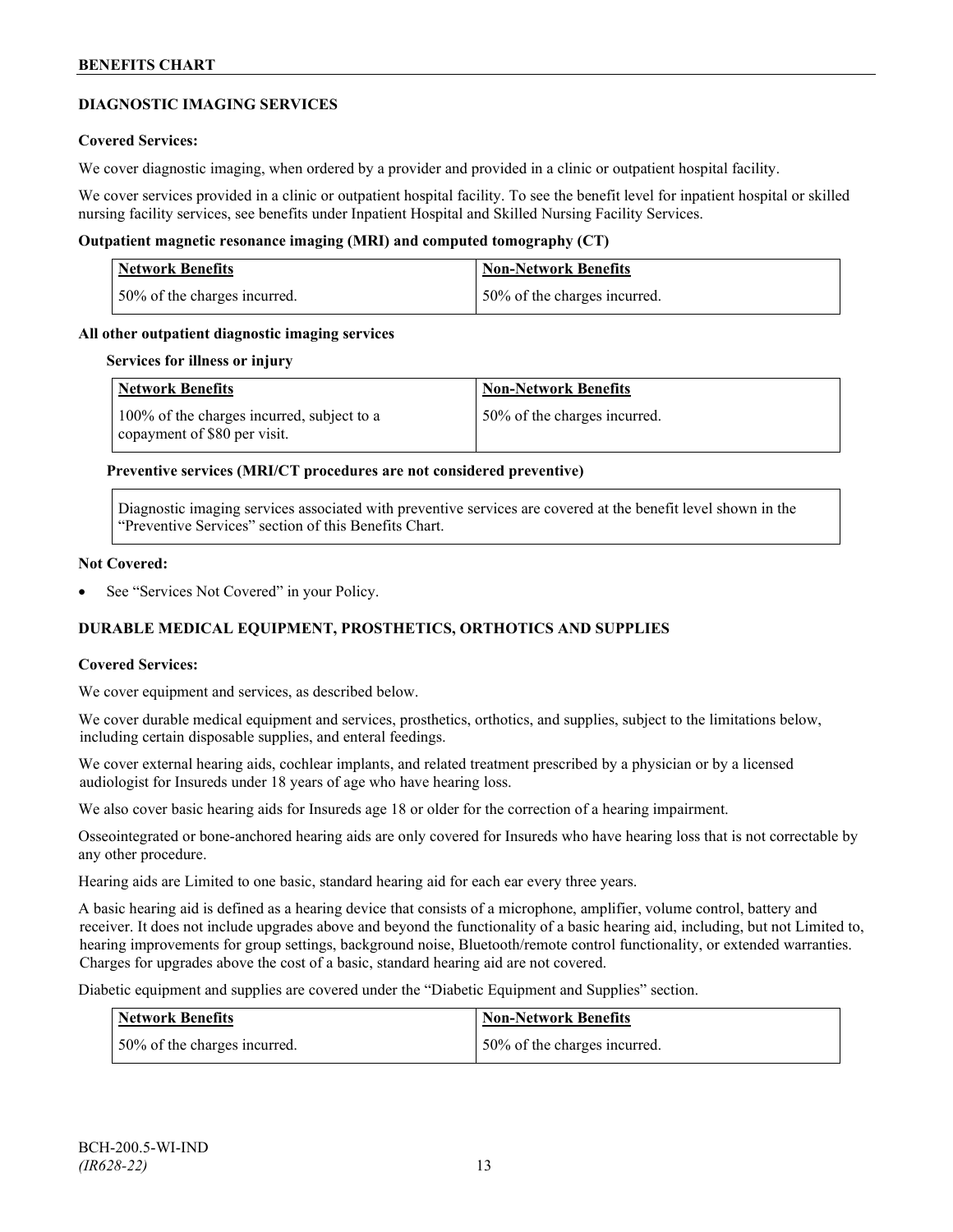## **Special dietary treatment for phenylketonuria (PKU) if it meets our medical coverage criteria**

| <b>Network Benefits</b>       | Non-Network Benefits         |
|-------------------------------|------------------------------|
| 150% of the charges incurred. | 50% of the charges incurred. |

## **Oral amino acid based elemental formula if it meets our medical coverage criteria**

| <b>Network Benefits</b>      | <b>Non-Network Benefits</b>  |
|------------------------------|------------------------------|
| 50% of the charges incurred. | 50% of the charges incurred. |

## **Limitations:**

Coverage of durable medical equipment is Limited by the following.

- Payment will not exceed the cost of an alternate piece of equipment or service that is effective and medically necessary.
- For prosthetic benefits, other than oral appliances for cleft lip and cleft palate, payment will not exceed the cost of an alternate piece of equipment or service that is effective, medically necessary and enables Insureds to conduct standard activities of daily living.
- We reserve the right to determine if an item will be approved for rental vs. purchase.
- We require that certain diabetic supplies and equipment be purchased at a pharmacy.
- Covered services and supplies are based on established medical policies which are subject to periodic review and modification by the medical directors. Our medical policy for diabetic supplies includes information on our required models and brands. These medical policies (medical coverage criteria) are available by calling Member Services, or logging on to your "*my*HealthPartners" account at [healthpartners.com.](http://www.healthpartners.com/)

## **Not Covered:**

Items which are not eligible for coverage include, but are not Limited to:

- Replacement or repair of any covered items, if the items are (i) damaged or destroyed by misuse, abuse or carelessness, (ii) lost; or *(iii)* stolen.
- Duplicate or similar items.
- Labor and related charges for repair of any covered items which are more than the cost of replacement by an approved vendor.
- Sales tax, mailing, delivery charges, service call charges.
- Items which are primarily educational in nature or for hygiene, vocation, comfort, convenience or recreation.
- Communication aids or devices: equipment to create, replace or augment communication abilities including, but not Limited to, speech processors, receivers, communication boards, or computer or electronic assisted communication.
- Implantable and osseointegrated or bone-anchored hearing aids and their fitting, except as specifically described in this Benefits Chart. This exclusion does not apply to cochlear implants.
- Eyeglasses, contact lenses and their fitting, measurement and adjustment, except as specifically described in this Benefits Chart.
- Hair prostheses (wigs).
- Household equipment which primarily has customary uses other than medical, such as, but not Limited to, exercise cycles, air purifiers, central or unit air conditioners, water purifiers, non-allergenic pillows, mattresses or waterbeds.
- Household fixtures including, but not Limited to, escalators or elevators, ramps, swimming pools and saunas.
- Modifications to the structure of the home including, but not Limited to, wiring, plumbing or charges for installation of equipment.
- Vehicle, car or van modifications including, but not Limited to, hand brakes, hydraulic lifts and car carrier.
- Rental equipment while owned equipment is being repaired by non-contracted vendors, beyond one month rental of medically necessary equipment.
- Other equipment and supplies, including, but not Limited to assistive devices, that we determine are not eligible for coverage.
- See "Services Not Covered" in your Policy.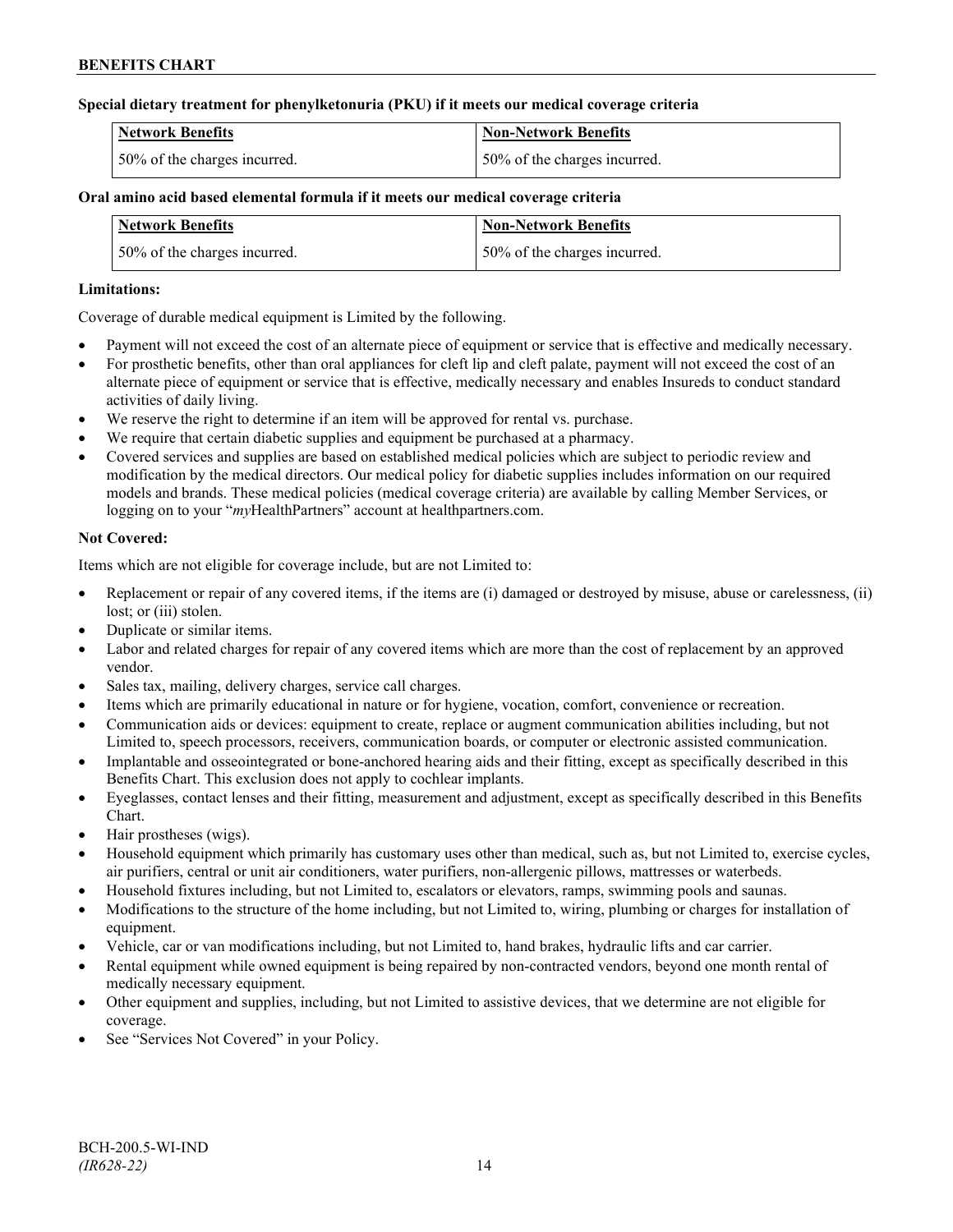## **EMERGENCY AND URGENTLY NEEDED CARE SERVICES**

### **Covered Services:**

We cover services for emergency care and urgently needed care if the services are otherwise eligible for coverage under your Policy.

**Urgently needed care.** These are services to treat an unforeseen illness or injury that:

- are required in order to prevent a serious deterioration in your health, and
- cannot be delayed until the next available clinic or office hours.

| <b>Network Benefits</b>                                                    | <b>Non-Network Benefits</b>  |
|----------------------------------------------------------------------------|------------------------------|
| 100% of the charges incurred, subject to a<br>copayment of \$50 per visit. | 50% of the charges incurred. |

**Emergency care.** These are services to treat:

- the sudden, unexpected onset of illness or injury which, if left untreated or unattended until the next available clinic or office hours, would result in hospitalization, or
- a condition requiring professional health services immediately necessary to preserve life or stabilize health.

Emergency care includes emergency services as defined in Division BB, Title I, Section 102 of the Consolidated Appropriations Act of 2021.

When reviewing claims for coverage of emergency services, our medical director will take into consideration a reasonable layperson's belief that the circumstances required immediate medical care that could not wait until the next working day or next available clinic appointment.

## **Emergency care in a hospital emergency room, including professional services of a physician**

| <b>Network Benefits</b>                                                                   | <b>Non-Network Benefits</b> |
|-------------------------------------------------------------------------------------------|-----------------------------|
| 100% of the charges incurred, subject to a<br>copayment of \$750 per visit.               | See Network Benefits.       |
| Emergency room copayment is waived if admitted for<br>the same condition within 24 hours. |                             |

## **Inpatient emergency care in a hospital**

| <b>Network Benefits</b>                                                                                                                                                               | <b>Non-Network Benefits</b> |
|---------------------------------------------------------------------------------------------------------------------------------------------------------------------------------------|-----------------------------|
| 100% of the charges incurred, subject to a copayment of  <br>\$1,200 per day for the first three days of admission.<br>Then services will be paid at 100% of the charges<br>incurred. | See Network Benefits.       |

## **Not Covered:**

See "Services Not Covered" in your Policy.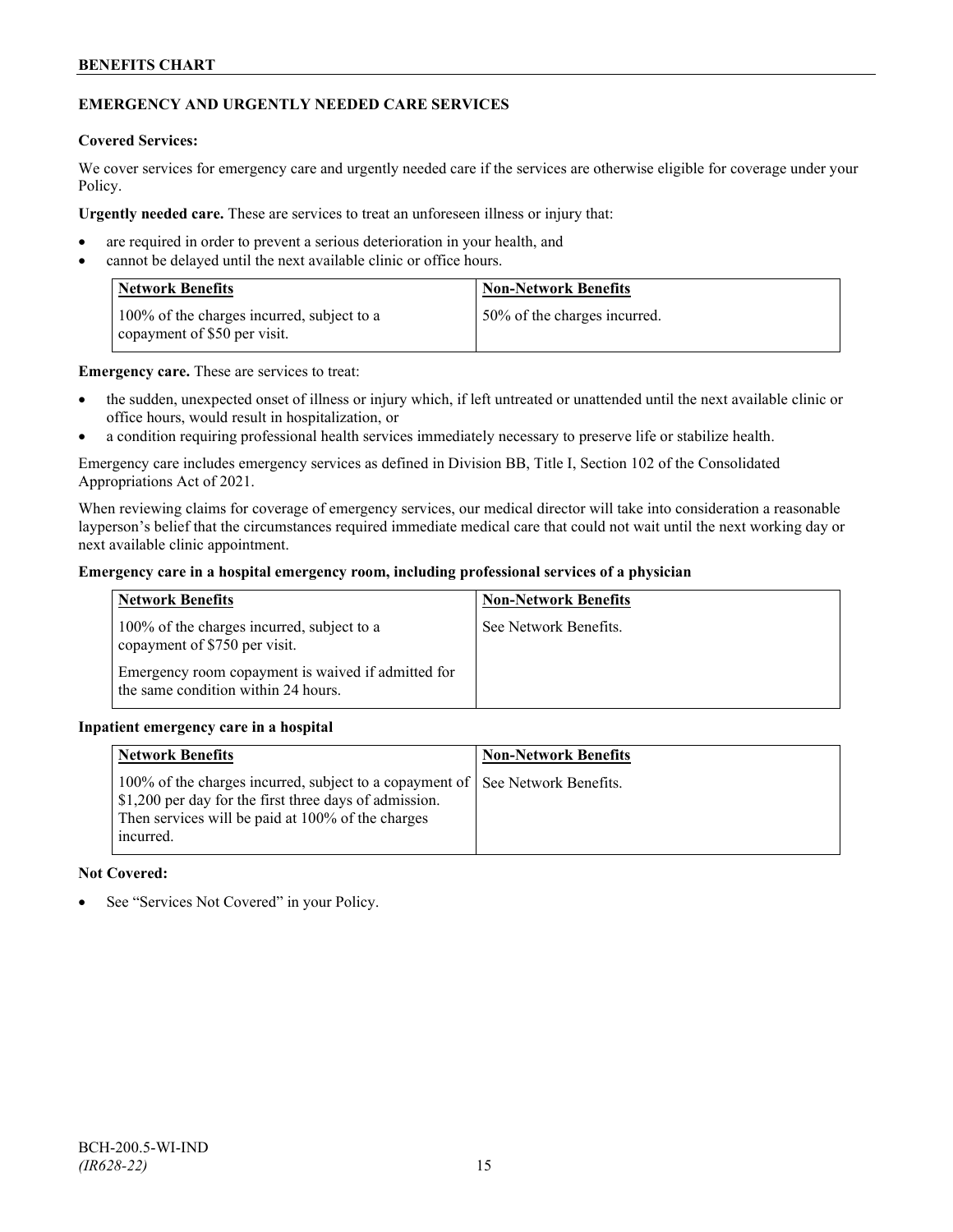## **GENE THERAPY**

## **Covered Services:**

We cover gene therapy treatment that meets our current medical coverage criteria.

| <b>Network Benefits</b>                                                                                                                                                                                 | <b>Non-Network Benefits</b> |
|---------------------------------------------------------------------------------------------------------------------------------------------------------------------------------------------------------|-----------------------------|
| Coverage level is same as corresponding Network<br>Benefit, depending on type of service provided, such as<br>Office Visits for Illness or Injury, Inpatient or<br><b>Outpatient Hospital Services.</b> | No coverage.                |

## **Limitations:**

- Gene therapy must be provided by a designated provider.
- Specific types of gene therapy are Limited to therapies and conditions specified in our medical coverage criteria.

### **Not Covered:**

See "Services Not Covered" in your Policy.

## **HEALTH EDUCATION**

### **Covered Services:**

We cover education for preventive services and education for the management of chronic health problems (such as diabetes).

| <b>Network Benefits</b>       | Non-Network Benefits         |
|-------------------------------|------------------------------|
| 100% of the charges incurred. | 50% of the charges incurred. |

#### **Not Covered:**

See "Services Not Covered" in your Policy.

## **HOME-BASED COMPREHENSIVE HEALTH RISK ASSESSMENT**

#### **Covered Services:**

If you meet our criteria for coverage, you may qualify for our home-based comprehensive health risk assessment program. The program covers a health assessment with a designated nurse practitioner.

| <b>Network Benefits</b>       | <b>Non-Network Benefits</b> |
|-------------------------------|-----------------------------|
| 100% of the charges incurred. | No coverage.                |

#### **Not Covered:**

See "Services Not Covered" in your Policy.

## **HOME HEALTH SERVICES**

## **Covered Services:**

We cover skilled nursing services, physical therapy, occupational therapy, speech therapy, respiratory therapy and other therapeutic services, non-routine prenatal and routine postnatal well child visits (as described in our medical coverage criteria), phototherapy services for newborns, home health aide services and other eligible home health services when provided in your home, if you are homebound (i.e., unable to leave home without considerable effort due to a medical condition). Lack of transportation does not constitute homebound status. For phototherapy services for newborns and high risk prenatal services, supplies and equipment are included.

We cover total parenteral nutrition/intravenous ("TPN/IV") therapy, equipment, supplies and drugs in connection with IV therapy. IV line care kits are covered under Durable Medical Equipment.

BCH-200.5-WI-IND *(IR628-22)* 16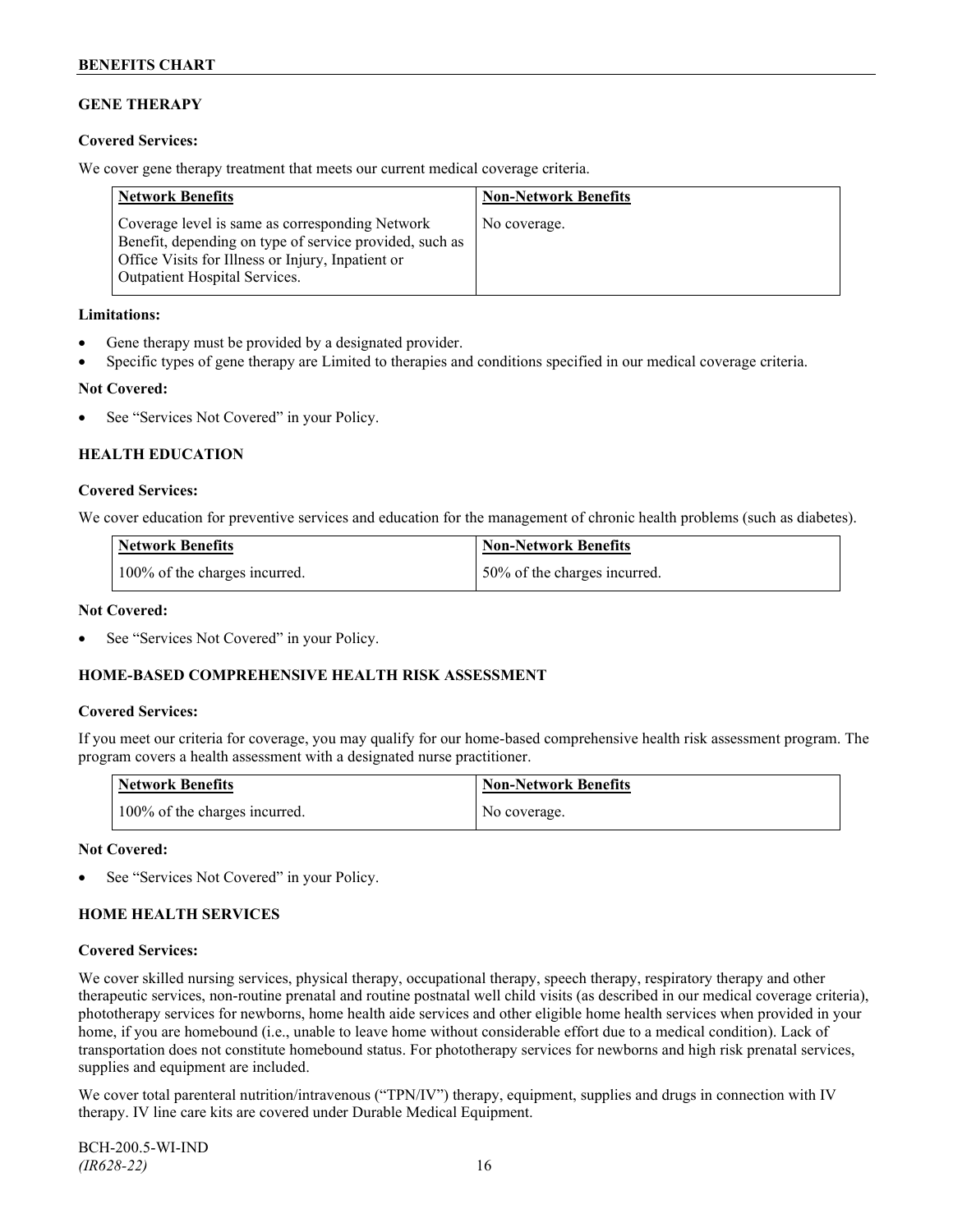We cover palliative care benefits. Palliative care includes symptom management, education and establishing goals of care. We waive the requirement that you be homebound for a Limited number of home visits for palliative care (as shown in this Benefits Chart), if you have a life-threatening, non-curable condition which has a prognosis of survival of two years or less. Additional palliative care visits are eligible under the home health services benefit if you are homebound and meet all other requirements defined in this section.

You do not need to be homebound to receive total parenteral nutrition/intravenous ("TPN/IV") therapy.

Home health services are eligible and covered only when:

- medically necessary; and
- provided as rehabilitative care, terminal care or maternity care; and
- ordered by a physician, and included in the written home care plan.

## **Physical therapy, occupational therapy, speech therapy, respiratory therapy, home health aide services and palliative care**

### **Primary Care Providers**

| Network Benefits                                                           | <b>Non-Network Benefits</b> |
|----------------------------------------------------------------------------|-----------------------------|
| 100% of the charges incurred, subject to a<br>copayment of \$25 per visit. | No coverage.                |

### **Specialty Care Providers**

| Network Benefits                                                           | <b>Non-Network Benefits</b> |
|----------------------------------------------------------------------------|-----------------------------|
| 100% of the charges incurred, subject to a<br>copayment of \$50 per visit. | No coverage.                |

If more than one home health visit occurs in a day, a separate copayment applies to each. For example, if an occupational therapist and a physical therapist visit a member in the same day, a separate copayment will be charged for each visit.

#### **TPN/IV therapy, skilled nursing services, non-routine prenatal/postnatal services and phototherapy**

| <b>Network Benefits</b>       | <b>Non-Network Benefits</b> |
|-------------------------------|-----------------------------|
| 100% of the charges incurred. | No coverage.                |

Each 24-hour visit (or shifts up to 24-hour visits) equals one visit and counts toward the Maximum visits for all other services shown below. Any visit that lasts less than 24 hours regardless of the length of the visit, will count as one visit toward the Maximum visits for all other services shown below. All visits must be medically necessary and benefit eligible.

#### **Routine postnatal well child visits**

| Network Benefits              | <b>Non-Network Benefits</b>  |
|-------------------------------|------------------------------|
| 100% of the charges incurred. | 50% of the charges incurred. |

#### **Maximum visits for palliative care:**

If you are eligible to receive palliative care in the home and you are not homebound, there is a maximum of 12 visits per calendar year.

#### **Maximum visits for all services other than palliative care:**

| Network Benefits             | <b>Non-Network Benefits</b> |
|------------------------------|-----------------------------|
| 60 visits per calendar year. | No coverage.                |

The routine postnatal well child visits do not count toward the visit limit.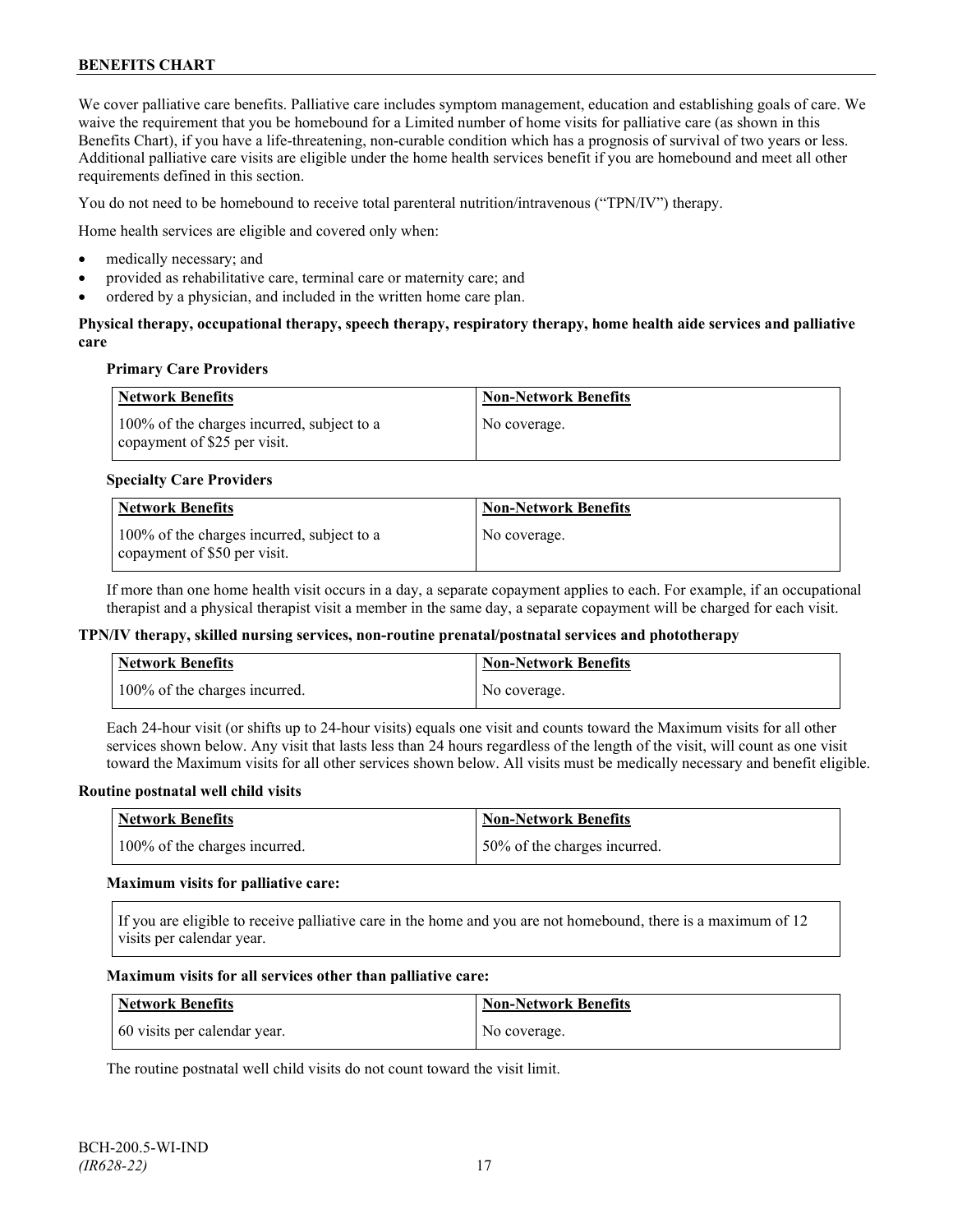## **Limitations:**

- Home health services are not provided as a substitute for a primary caregiver in the home or as relief (respite) for a primary caregiver in the home. We will not reimburse family members or residents in your home for the above services.
- A service shall not be considered a skilled nursing service merely because it is performed by, or under the direct supervision of, a licensed nurse. Where a service (such as tracheotomy suctioning or ventilator monitoring) or like services, can be safely and effectively performed by a non-medical person (or self-administered), without the direct supervision of, a licensed nurse, the service shall not be regarded as a skilled nursing service, whether or not a skilled nurse actually provides the service. The unavailability of a competent person to provide a non-skilled service shall not make it a skilled service when a skilled nurse provides it. Only the skilled nursing component of so-called "blended" services (i.e. services which include skilled and non-skilled components) are covered under this Benefits Chart.

## **Not Covered:**

- Home Health Services by a Non-Network provider.
- Financial or legal counseling services.
- Housekeeping or meal services in your home.
- Private duty nursing services.
- Services provided by a family member or enrollee, or a resident in the enrollee's home.
- Vocational rehabilitation and recreational or educational therapy. Recreation therapy is therapy provided solely for the purpose of recreation, including, but not Limited to: (a) requests for physical therapy or occupational therapy to improve athletic ability, and (b) braces or guards to prevent sports injuries.
- See "Services Not Covered" in your Policy.

## **HOME HOSPICE SERVICES**

## **Applicable Definitions:**

**Part-time.** This is up to two hours of service per day, more than two hours is considered continuous care.

**Continuous Care.** This is from two to twelve hours of service per day provided by a registered nurse, licensed practical nurse, or home health aide, during a period of crisis in order to maintain a terminally ill patient at home.

**Appropriate Facility.** This is a nursing home, hospice residence, or other inpatient facility.

**Custodial Care Related to Hospice Services.** This means providing assistance in the activities of daily living and the care needed by a terminally ill patient which can be provided by primary caregiver (i.e., family member or friend) who is responsible for the patient's home care.

## **Covered Services:**

**Home hospice program:** We cover the services described below if you are terminally ill and accepted as a home hospice program participant. You must meet the eligibility requirements of the program, and elect to receive services through the home hospice program. The services will be provided in your home, with inpatient care available when medically necessary as described below. If you elect to receive hospice services, you do so in lieu of curative treatment for your terminal illness for the period you are enrolled in the home hospice program.

**Eligibility:** In order to be eligible to be enrolled in the home hospice program, you must: (1) be a terminally ill patient (prognosis of six months or less); (2) have chosen a palliative treatment focus (i.e., emphasizing comfort and supportive services rather than treatment attempting to cure the disease or condition); and (3) continue to meet the terminally ill prognosis as reviewed by our medical director or his or her designee over the course of care. You may withdraw from the home hospice program at any time.

**Eligible services:** Hospice services include the following services provided in accordance with an approved hospice treatment plan:

- Home Health Services:
	- o Part-time care provided in your home by an interdisciplinary hospice team (which may include a physician, nurse, social worker, and spiritual counselor) and medically necessary home health services are covered.
	- o One or more periods of continuous care in your home or in a setting which provides day care for pain or symptom management, when medically necessary, will be covered.
- Inpatient Services: We cover medically necessary inpatient services.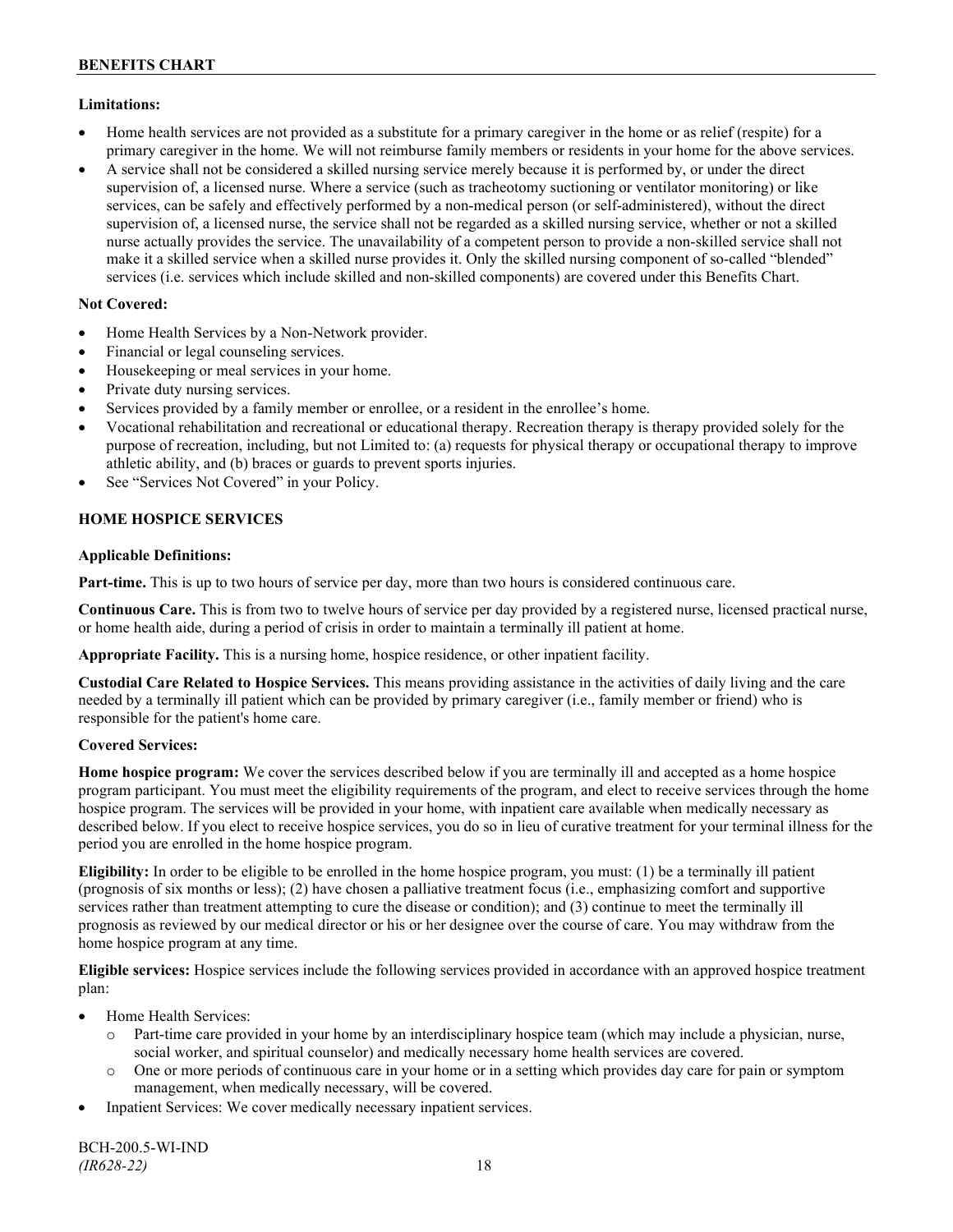- Other Services:
	- o Respite care is covered for care in your home or in an appropriate facility, to give your primary caregivers (i.e., family members or friends) rest and/or relief when necessary in order to maintain a terminally ill patient at home*.*
	- o Medically necessary medications for pain and symptom management.
	- o Semi-electric hospital beds and other durable medical equipment are covered.
	- o Emergency and non-emergency care is covered.

| <b>Network Benefits</b>      | <b>Non-Network Benefits</b> |
|------------------------------|-----------------------------|
| 50% of the charges incurred. | No coverage.                |

Respite care is Limited to 5 days per episode, and respite care and continuous care combined are Limited to 30 days.

## **Not Covered:**

- Home Hospice Services by a Non-Network provider.
- Financial or legal counseling services.
- Housekeeping or meal services in your home.
- Custodial or maintenance care related to hospice services, whether provided in the home or in a nursing home.
- Any service not specifically described as covered services under this home hospice services benefits.
- Any services provided by members of your family or residents in your home.
- See "Services Not Covered" in your Policy.

## **HOSPITAL AND SKILLED NURSING FACILITY SERVICES**

## **Covered Services:**

We cover services as described below.

## **Medical or surgical hospital services**

**Inpatient hospital services:** We cover the following medical or surgical services, for the treatment of acute illness or injury, which require the level of care only provided in an acute care facility. These services must be authorized by a physician.

Inpatient hospital services include: room and board; the use of operating or maternity delivery rooms; intensive care facilities; newborn nursery facilities; general nursing care, anesthesia, laboratory and diagnostic imaging services, radiation therapy, physical therapy, prescription drugs or other medications administered during treatment, blood and blood products (unless replaced), and blood derivatives, and other diagnostic or treatment related hospital services; physician and other professional medical and surgical services provided while in the hospital, including gender confirmation surgery that meets medical coverage criteria.

We cover, following a vaginal delivery, a minimum of 48 hours of inpatient care for the mother and newborn child. We cover, following a caesarean section delivery, a minimum of 96 hours of inpatient care for the mother and newborn child.

Health insurance issuers generally may not, under Federal law, restrict benefits for any hospital length of stay in connection with childbirth for the mother of newborn child to less than 48 hours following a vaginal delivery, or less than 96 hours following a caesarean section. However, Federal law generally does not prohibit the mother's or newborn's attending provider, after consulting with the mother, from discharging the mother or her newborn earlier than 48 hours (or 96 hours as applicable). In any case plans and issuers may not, under Federal law, require that a provider obtain authorization from the plan or the insurance issuer for prescribing a length of stay not in excess of 48 hours (or 96 hours).

| <b>Network Benefits</b>                                                                                                                                                                                            | <b>Non-Network Benefits</b> |
|--------------------------------------------------------------------------------------------------------------------------------------------------------------------------------------------------------------------|-----------------------------|
| 100% of the charges incurred, subject to a copayment of   50% of the charges incurred.<br>\$1,200 per day for the first three days of admission.<br>Then services will be paid at 100% of the charges<br>incurred. |                             |

Each Insured's admission or confinement, including that of a newborn child, is separate and distinct from the admission or confinement of any other Insured.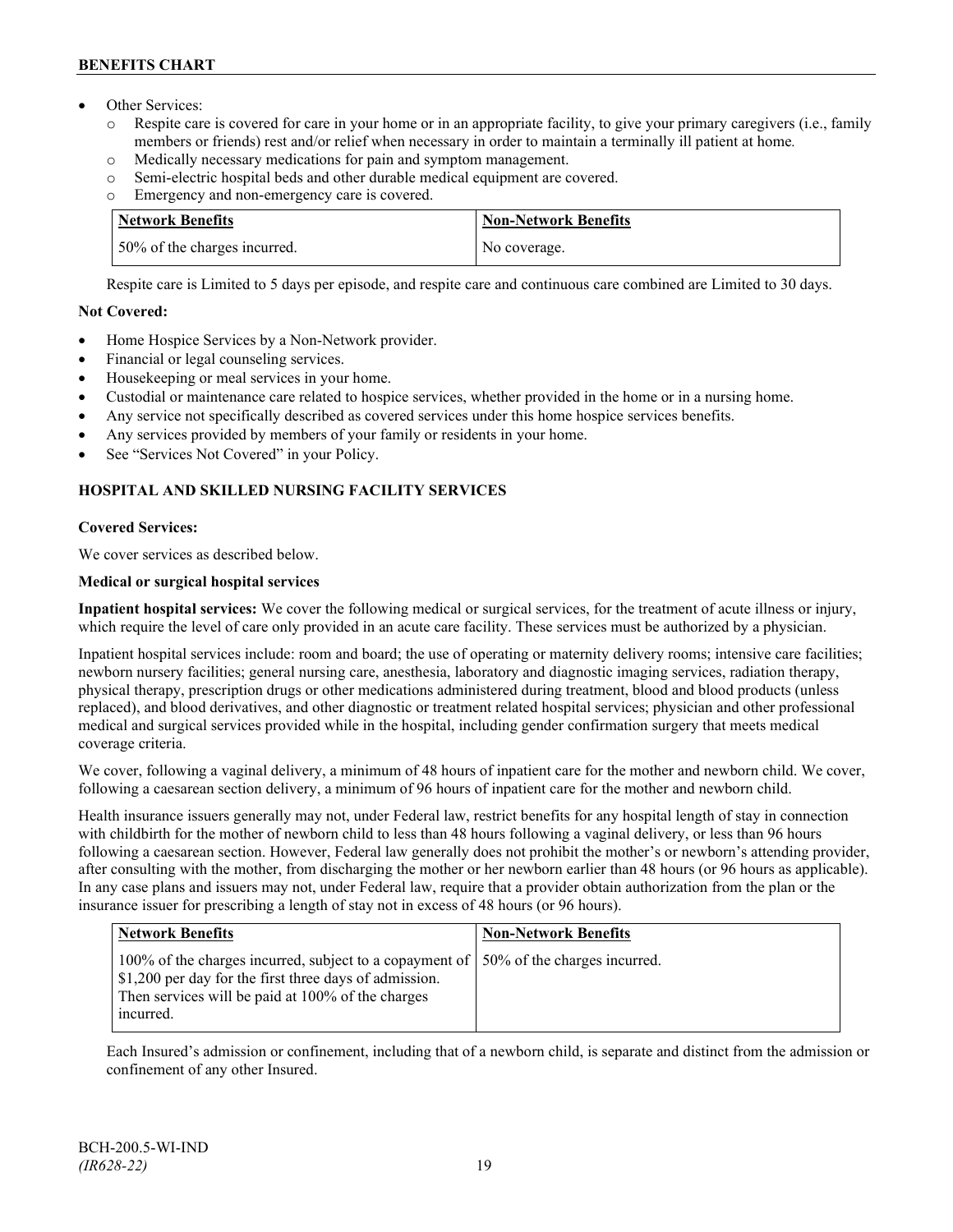**Outpatient hospital, ambulatory care or surgical facility services:** We cover the following medical and surgical services, for diagnosis or treatment of illness or injury on an outpatient basis. These services must be authorized by a physician.

Outpatient services include: use of operating rooms, maternity delivery rooms or other outpatient departments, rooms or facilities; and the following outpatient services: general nursing care, anesthesia, laboratory and diagnostic imaging services, radiation therapy, physical therapy, drugs administered during treatment, blood and blood products (unless replaced), and blood derivatives, and other diagnostic or treatment related outpatient services; physician and other professional medical and surgical services provided while an outpatient, including colonoscopies, and gender confirmation surgery that meets medical coverage criteria.

To see the benefit level for diagnostic imaging services, laboratory services and physical therapy, see benefits under Diagnostic Imaging Services, Laboratory Services and Physical Therapy in this Benefits Chart.

| <b>Network Benefits</b>                                                     | <b>Non-Network Benefits</b>  |
|-----------------------------------------------------------------------------|------------------------------|
| 100% of the charges incurred, subject to a<br>copayment of \$500 per visit. | 50% of the charges incurred. |

### **Outpatient professional services of a physician**

| <b>Network Benefits</b>                                                    | <b>Non-Network Benefits</b>  |
|----------------------------------------------------------------------------|------------------------------|
| 100% of the charges incurred, subject to a<br>copayment of \$75 per visit. | 50% of the charges incurred. |

**Skilled nursing facility care:** We cover room and board, daily skilled nursing and related ancillary services for post-acute treatment and rehabilitative care of illness or injury that meets medical coverage criteria.

| <b>Network Benefits</b>                                                                                           | <b>Non-Network Benefits</b>                  |
|-------------------------------------------------------------------------------------------------------------------|----------------------------------------------|
| 100% of the charges incurred, subject to a copayment<br>of \$1,200 per day for the first three days of admission. | 50% of the charges incurred.                 |
| Then services will be paid at 100% of the charges<br>incurred.                                                    | Limited to a 30 day maximum per confinement. |
| Limited to a 30 day maximum per confinement.                                                                      |                                              |

Each day of services provided under the Network Benefits and Non-Network Benefits, combined, applies toward the maximum shown above.

## **Not Covered:**

- Services for items for personal convenience, such as television rental, are not covered.
- See "Services Not Covered" in your Policy.

## **INFERTILITY DIAGNOSIS**

## **Covered Services:**

We cover the diagnosis of infertility. These services include diagnostic procedures and tests provided in connection with an infertility evaluation, office visits and consultations to diagnose infertility.

| <b>Network Benefits</b>                                                    | <b>Non-Network Benefits</b>  |
|----------------------------------------------------------------------------|------------------------------|
| 100% of the charges incurred, subject to a<br>copayment of \$50 per visit. | 50% of the charges incurred. |

Coverage is Limited to office visits and consultations to diagnose infertility. Treatment is not covered.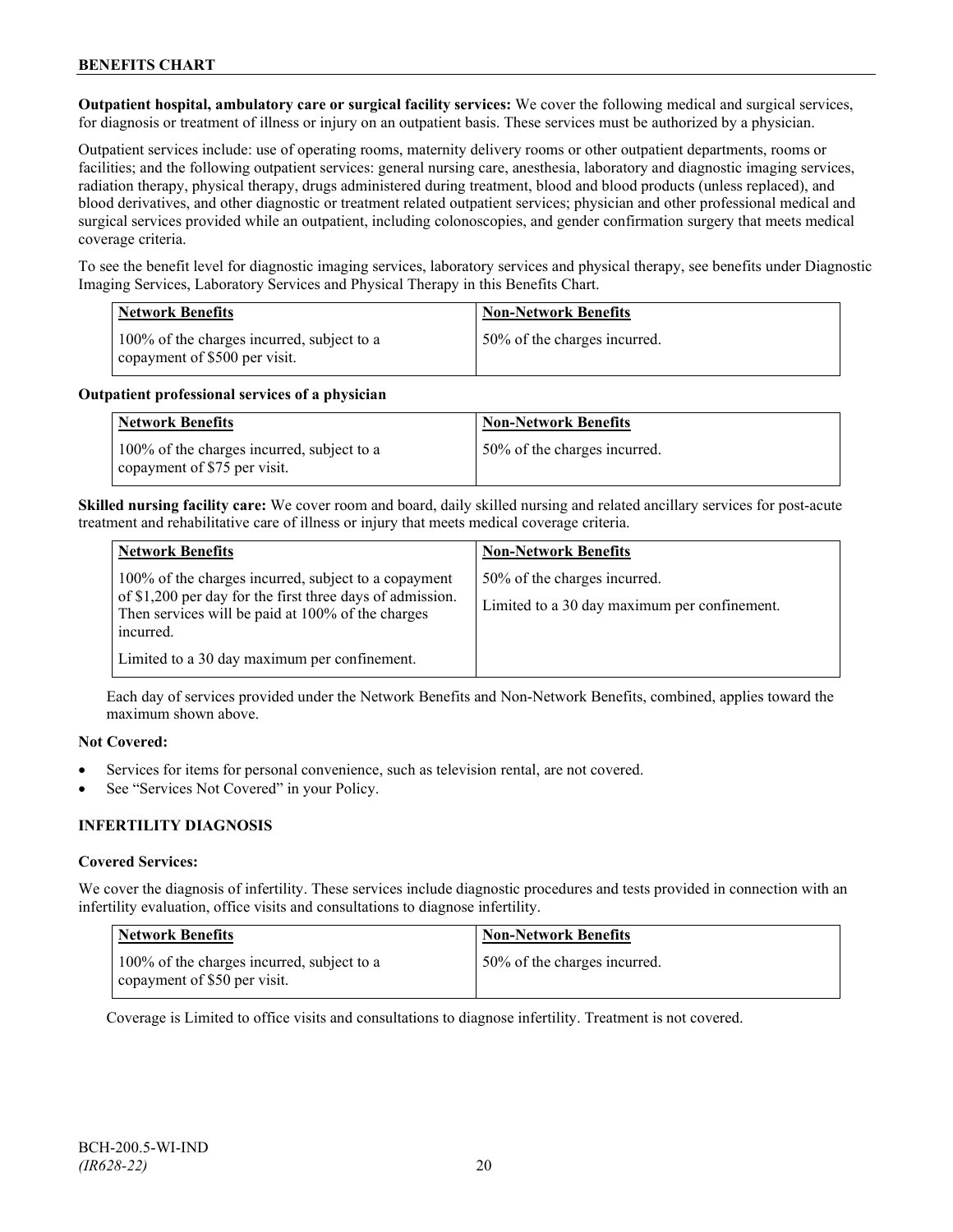## **Not Covered:**

- Infertility/fertility treatment, including, but not limited to, office visits, laboratory services, diagnostic imaging services, and fertility drugs, reversal of sterilization, and sperm, ova or embryo acquisition, retrieval or storage; however, we do cover office visits and consultations to diagnose infertility.
- Services related to the establishment of surrogate pregnancy and fees for a surrogate. However, pregnancy and maternity services are covered for an Insured under this Benefits Chart, including a surrogate pregnancy.
- See "Services Not Covered" in your Policy.

## **LABORATORY SERVICES**

### **Covered Services:**

We cover laboratory tests when ordered by a provider and provided in a clinic or outpatient hospital facility. This includes blood tests to detect lead exposure in children between the ages of 6 months and 72 months.

To see the benefit level for inpatient hospital or skilled nursing facility services, see benefits under Inpatient Hospital and Skilled Nursing Facility Services in this Benefits Chart.

**Prostate-specific antigen (PSA) testing.** We cover prostate cancer screening for men 40 years of age or over who are symptomatic or in a high-risk category and for all men 50 years of age or older.

| <b>Network Benefits</b>                                                    | <b>Non-Network Benefits</b>  |
|----------------------------------------------------------------------------|------------------------------|
| 100% of the charges incurred, subject to a<br>copayment of \$45 per visit. | 50% of the charges incurred. |

### **All other laboratory services**

#### **Services for illness or injury**

| <b>Network Benefits</b>                                                    | <b>Non-Network Benefits</b>  |
|----------------------------------------------------------------------------|------------------------------|
| 100% of the charges incurred, subject to a<br>copayment of \$45 per visit. | 50% of the charges incurred. |

#### **Preventive services**

Laboratory services associated with preventive services are covered at the benefit level shown in the "Preventive Services" section of this Benefits Chart.

#### **Not Covered:**

See "Services Not Covered" in your Policy.

## **MASTECTOMY RECONSTRUCTION BENEFIT**

#### **Covered Services:**

We cover reconstruction of the breast on which the mastectomy has been performed; surgery and reconstruction of the other breast to produce symmetrical appearance, and prostheses and physical complications of all stages of mastectomy, including lymphedemas.

| <b>Network Benefits</b>                               | <b>Non-Network Benefits</b>                           |
|-------------------------------------------------------|-------------------------------------------------------|
| Coverage level is same as corresponding Network       | Coverage level is same as corresponding Non-Network   |
| Benefits, depending on type of service provided, such | Benefits, depending on type of service provided, such |
| as Office Visits for Illness or Injury, Inpatient or  | as Office Visits for Illness or Injury, Inpatient or  |
| Outpatient Hospital Services.                         | Outpatient Hospital Services.                         |

## **Not Covered:**

See "Services Not Covered" in your Policy.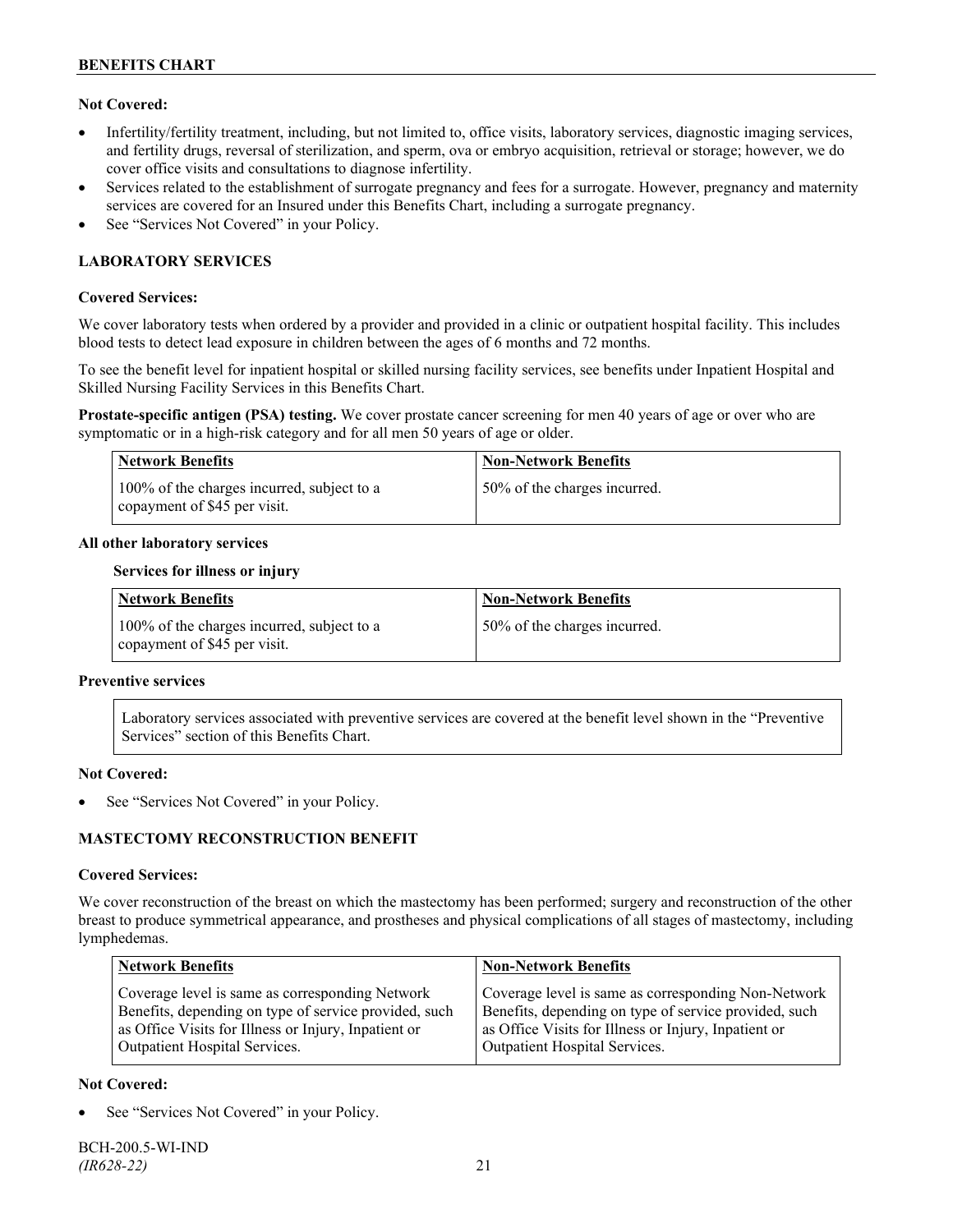## **MEDICATION THERAPY DISEASE MANAGEMENT PROGRAM**

## **Covered Services:**

If you meet our criteria for coverage, you may qualify for our Medication Therapy Disease Management Program.

The program covers consultations with a designated Network pharmacist.

Covered services are based on established medical policies, which are subject to periodic review and modification by the medical directors. These medical policies (medical coverage criteria) are available by calling Member Services, or logging on to your "*my*HealthPartners" account at [healthpartners.com.](http://www.healthpartners.com/)

| <b>Network Benefits</b>       | <b>Non-Network Benefits</b> |
|-------------------------------|-----------------------------|
| 100% of the charges incurred. | No coverage.                |

### **Not Covered:**

See "Services Not Covered" in your Policy.

## **OFFICE VISITS FOR ILLNESS OR INJURY**

### **Covered Services:**

We cover the following when medically necessary: professional medical and surgical services and related supplies, including biofeedback, of physicians and other health care providers; blood and blood products (unless replaced) and blood derivatives.

We cover diagnosis and treatment of illness or injury to the eyes. Where contact or eye glass lenses are prescribed as medically necessary for the post-operative treatment of cataracts or for the treatment of aphakia, acute or chronic corneal pathology or keratoconus, we cover the initial evaluation, lenses and fitting. Insureds must pay for lens replacement beyond the initial pair.

Services received via video, e-visit or telephone are covered under the "Telehealth/Telemedicine Services" section.

#### **Office visits**

#### **Primary Care Providers**

| <b>Network Benefits</b>                                                    | <b>Non-Network Benefits</b>  |
|----------------------------------------------------------------------------|------------------------------|
| 100% of the charges incurred, subject to a<br>copayment of \$25 per visit. | 50% of the charges incurred. |

#### **Specialty Care Providers**

| <b>Network Benefits</b>                                                    | <b>Non-Network Benefits</b>  |
|----------------------------------------------------------------------------|------------------------------|
| 100% of the charges incurred, subject to a<br>copayment of \$50 per visit. | 50% of the charges incurred. |

#### **Convenience clinics**

| <b>Network Benefits</b>                                                    | <b>Non-Network Benefits</b>  |
|----------------------------------------------------------------------------|------------------------------|
| 100% of the charges incurred, subject to a<br>copayment of \$10 per visit. | 50% of the charges incurred. |

### **Injections administered in a physician's office, other than immunizations**

#### **Allergy injections**

| <b>Network Benefits</b>                                                             | Non-Network Benefits         |
|-------------------------------------------------------------------------------------|------------------------------|
| 100% of the charges incurred, subject to a<br>copayment of \$2 per date of service. | 50% of the charges incurred. |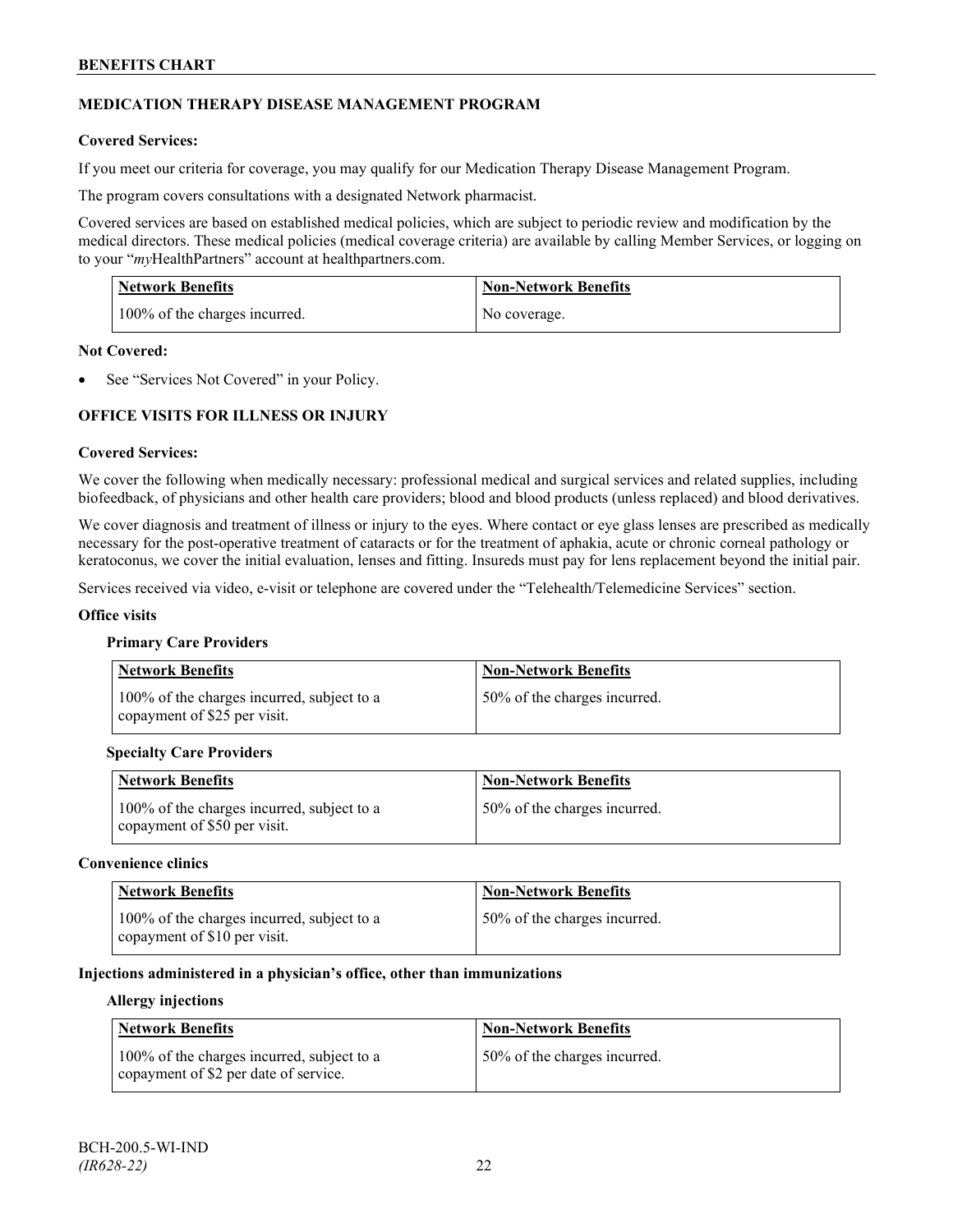## **All other injections**

| <b>Network Benefits</b>                                                             | <b>Non-Network Benefits</b>  |
|-------------------------------------------------------------------------------------|------------------------------|
| 100% of the charges incurred, subject to a<br>copayment of \$2 per date of service. | 50% of the charges incurred. |

## **Not Covered:**

- Court ordered treatment, except as described in this Benefits Chart. Any resulting court ordered treatment for mental health services will be subject to the Policy's requirement for medical necessity.
- See "Services Not Covered" in your Policy.

## **PEDIATRIC EYEWEAR**

### **Covered Services:**

We cover pediatric eyewear for children.

Routine eye exams are covered under the "Preventive Services" section.

| <b>Network Benefits</b>      | Non-Network Benefits |
|------------------------------|----------------------|
| 50% of the charges incurred. | No coverage.         |

### **Limitations:**

- Coverage under this provision will continue until the end of the month in which the child turns 19.
- Limited to one of the following per calendar year:
	- o one pair of eyeglasses including one set of prescription lenses, frames from the designated eyewear collection, and anti scratch coating; or
	- o one pair of non-disposable contact lenses; or
	- a one year supply of disposable contact lenses.
- Contact lens fittings are limited to two per calendar year.

#### **Not Covered:**

- Frames that are not included in the designated eyewear collection are not covered. However, one pair of lenses will be covered if a member chooses frames outside the designated eyewear collection.
- More than one pair of lenses or frames or non-disposable contacts per calendar year, regardless of the reason. This includes replacement of eyeglasses or contact lenses due to loss, breakage, theft, or change in prescription.
- Safety glasses or goggles for sports or vocational reasons.
- Upgrades including, but not limited to, UV protection and no-line multifocal lenses.
- See "Services Not Covered" in your Policy.

## **PHYSICAL THERAPY, OCCUPATIONAL THERAPY, SPEECH THERAPY AND OTHER SPECIFIED THERAPIES**

## **Covered Services:**

We cover the following physical therapy, occupational therapy and speech therapy services:

- Medically necessary rehabilitative care to correct the effects of illness or injury.
- Habilitative services rendered for congenital, developmental or medical conditions which have significantly Limited the successful initiation of normal speech and normal motor development.

Massage therapy which is performed in conjunction with other treatment/modalities by a physical or occupational therapist, is part of a prescribed treatment plan and is not billed separately is covered.

We cover services provided in a clinic. We also cover physical therapy provided in an outpatient hospital facility. To see the benefit level for inpatient hospital or skilled nursing facility services, see benefits under "Inpatient Hospital and Skilled Nursing Facility Services".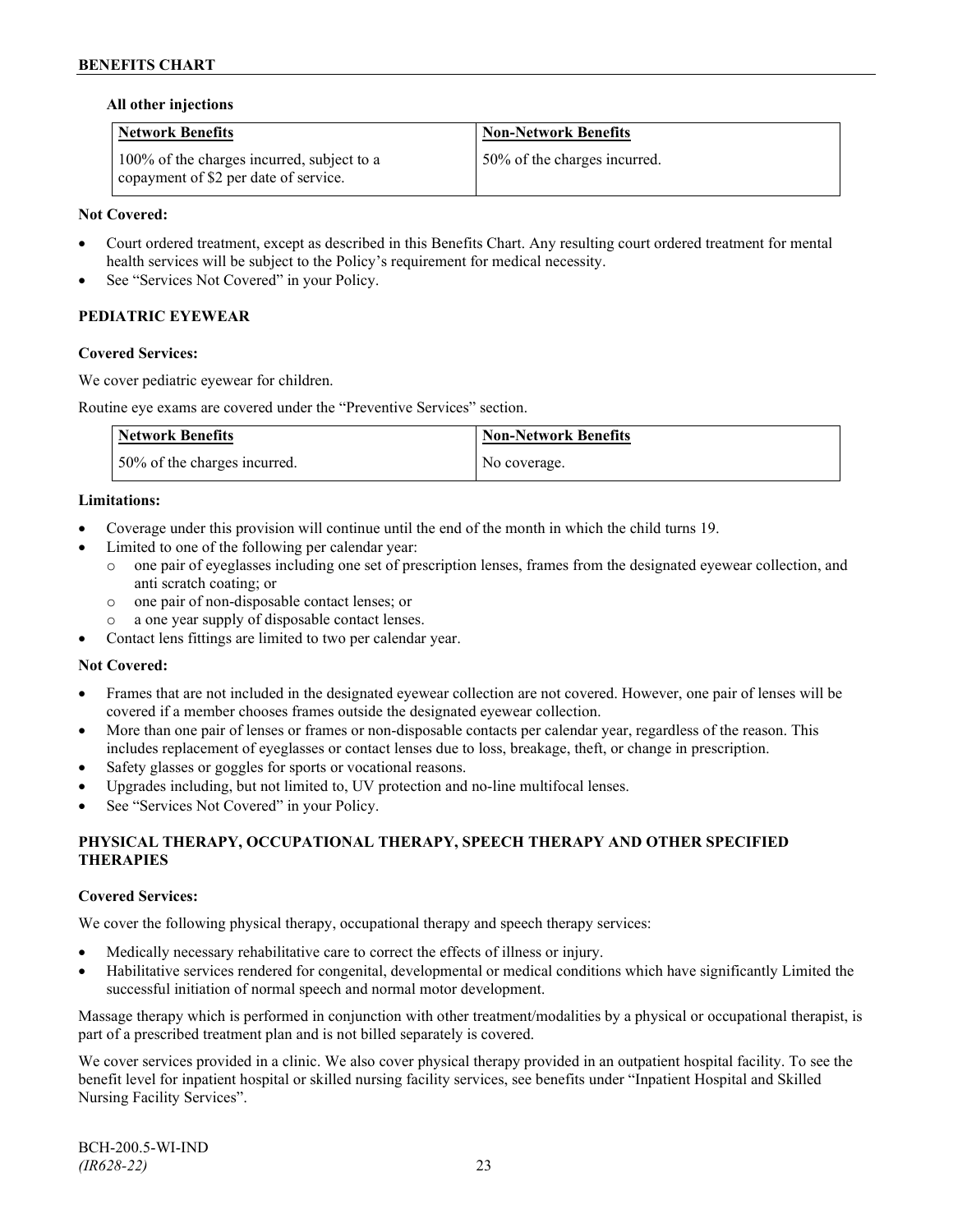## **Rehabilitative care**

| <b>Network Benefits</b>                                                                                                            | <b>Non-Network Benefits</b>                                                           |
|------------------------------------------------------------------------------------------------------------------------------------|---------------------------------------------------------------------------------------|
| 100% of the charges incurred, subject to a<br>copayment of \$50 per visit.                                                         | 50% of the charges incurred.<br>Physical, Occupational and Speech Therapy are Limited |
| Physical, Occupational and Speech Therapy are Limited to 20 visits each per calendar year.<br>to 20 visits each per calendar year. |                                                                                       |

In addition to the services provided above, we cover a minimum of:

- 20 visits per calendar year for pulmonary rehabilitation therapy,
- 36 visits per calendar year for cardiac rehabilitation therapy,
- 30 visits per calendar year for post-cochlear implant aural therapy,
- 20 visits per calendar year for cognitive rehabilitation therapy.

Visit limits by a Primary Care Provider and/or Specialty Care Providers are combined. The maximum number of visits are combined for Network Benefits and Non-Network Benefits.

### **Habilitative care**

| <b>Network Benefits</b>                                                                                                                                                                                          | <b>Non-Network Benefits</b>                                                           |
|------------------------------------------------------------------------------------------------------------------------------------------------------------------------------------------------------------------|---------------------------------------------------------------------------------------|
| 100% of the charges incurred, subject to a<br>copayment of \$50 per visit.<br>Physical, Occupational and Speech Therapy are Limited to 20 visits each per calendar year.<br>to 20 visits each per calendar year. | 50% of the charges incurred.<br>Physical, Occupational and Speech Therapy are Limited |

Visit limits by a Primary Care Provider and/or Specialty Care Providers are combined. The maximum number of visits is combined for Network Benefits and Non-Network Benefits.

#### **Not Covered:**

- Massage therapy for the purpose of comfort or convenience of the Insured.
- See "Services Not Covered" in your Policy.

## **PRESCRIPTION DRUG SERVICES**

## **Covered Services:**

We cover prescription drugs and medications that can be self-administered or are administered in a physician's office.

**For Network Benefits, drugs and medications must be obtained at a network pharmacy.**

**If a copayment is required, you must pay one copayment for each 30-day supply, or portion thereof.**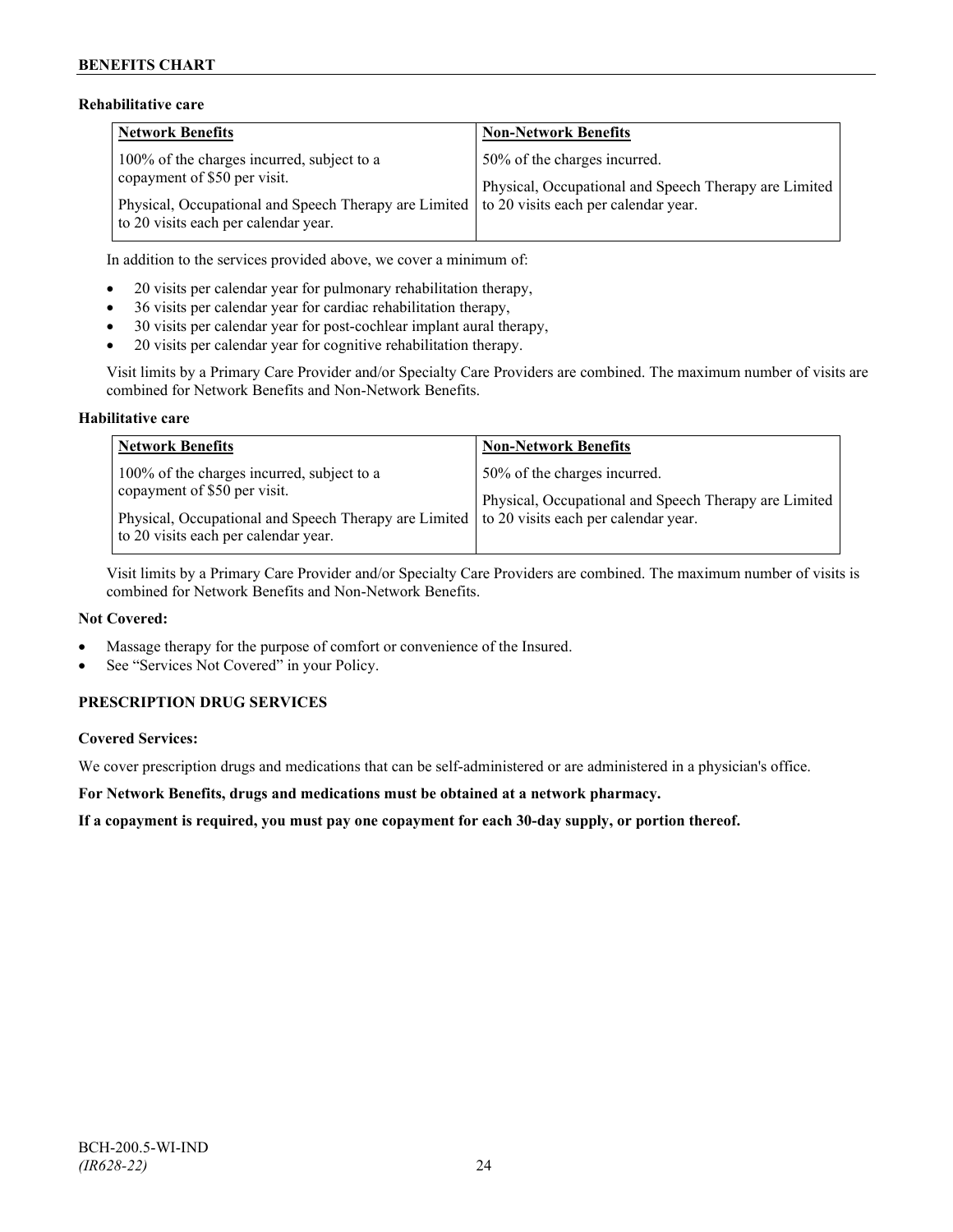## **Outpatient drugs (except as specified below)**

| <b>Network Benefits</b>                                                                                                                                                                                                                                                                                                                                                      | <b>Non-Network Benefits</b>  |
|------------------------------------------------------------------------------------------------------------------------------------------------------------------------------------------------------------------------------------------------------------------------------------------------------------------------------------------------------------------------------|------------------------------|
| 100% of the charges incurred, subject to a<br>copayment of \$5 for generic low cost formulary drugs,<br>and 100% of the charges incurred, subject to a<br>copayment of \$25 for generic high cost formulary<br>drugs.                                                                                                                                                        | 50% of the charges incurred. |
| Brand name formulary drugs are covered at 100%<br>of the charges incurred, subject to a copayment of \$125.                                                                                                                                                                                                                                                                  |                              |
| Non-formulary drugs are covered at 50% of the charges<br>incurred.                                                                                                                                                                                                                                                                                                           |                              |
| In no event will your cost for a formulary insulin drug<br>exceed \$25.                                                                                                                                                                                                                                                                                                      |                              |
| Oral chemotherapy drugs are included on the<br>Specialty Drug List. However, you pay the applicable<br>outpatient drug benefit. As required by Wisconsin law,<br>you will not pay higher cost sharing (deductible,<br>copayment or coinsurance) for orally administered<br>chemotherapy drugs than you pay for injected or<br>intravenously administered chemotherapy drugs. |                              |

## **Mail order drugs**

| <b>Network Benefits</b>                                                                                                                                                                                                                                                                                                                                                                         | <b>Non-Network Benefits</b>                                                                                |
|-------------------------------------------------------------------------------------------------------------------------------------------------------------------------------------------------------------------------------------------------------------------------------------------------------------------------------------------------------------------------------------------------|------------------------------------------------------------------------------------------------------------|
| For your convenience, you may also get up to a 90-day<br>supply of outpatient prescription drugs that can be self-<br>administered through the designated mail order service.<br>Outpatient drugs ordered through this service are<br>covered at the benefit percent and copayments shown in<br>Outpatient Drugs above.<br>Specialty Drugs are not available through the mail order<br>service. | Mail order drugs are only available through the<br>designated mail order service.<br>See Network Benefits. |

## **Specialty drugs that are self-administered**

| <b>Network Benefits</b>                                                                                                                                                                                                                                                                                                                                                      | <b>Non-Network Benefits</b> |
|------------------------------------------------------------------------------------------------------------------------------------------------------------------------------------------------------------------------------------------------------------------------------------------------------------------------------------------------------------------------------|-----------------------------|
| 50% of the charges incurred.                                                                                                                                                                                                                                                                                                                                                 | No coverage.                |
| Oral chemotherapy drugs are included on the<br>Specialty Drug List. However, you pay the applicable<br>outpatient drug benefit. As required by Wisconsin law,<br>you will not pay higher cost sharing (deductible,<br>copayment or coinsurance) for orally administered<br>chemotherapy drugs than you pay for injected or<br>intravenously administered chemotherapy drugs. |                             |

Specialty Drugs are Limited to drugs on the Specialty Drug List and must be obtained from a designated vendor.

## **Tobacco cessation drugs are covered for all FDA approved tobacco cessation drugs**

| <b>Network Benefits</b>       | <b>Non-Network Benefits</b>  |
|-------------------------------|------------------------------|
| 100% of the charges incurred. | 50% of the charges incurred. |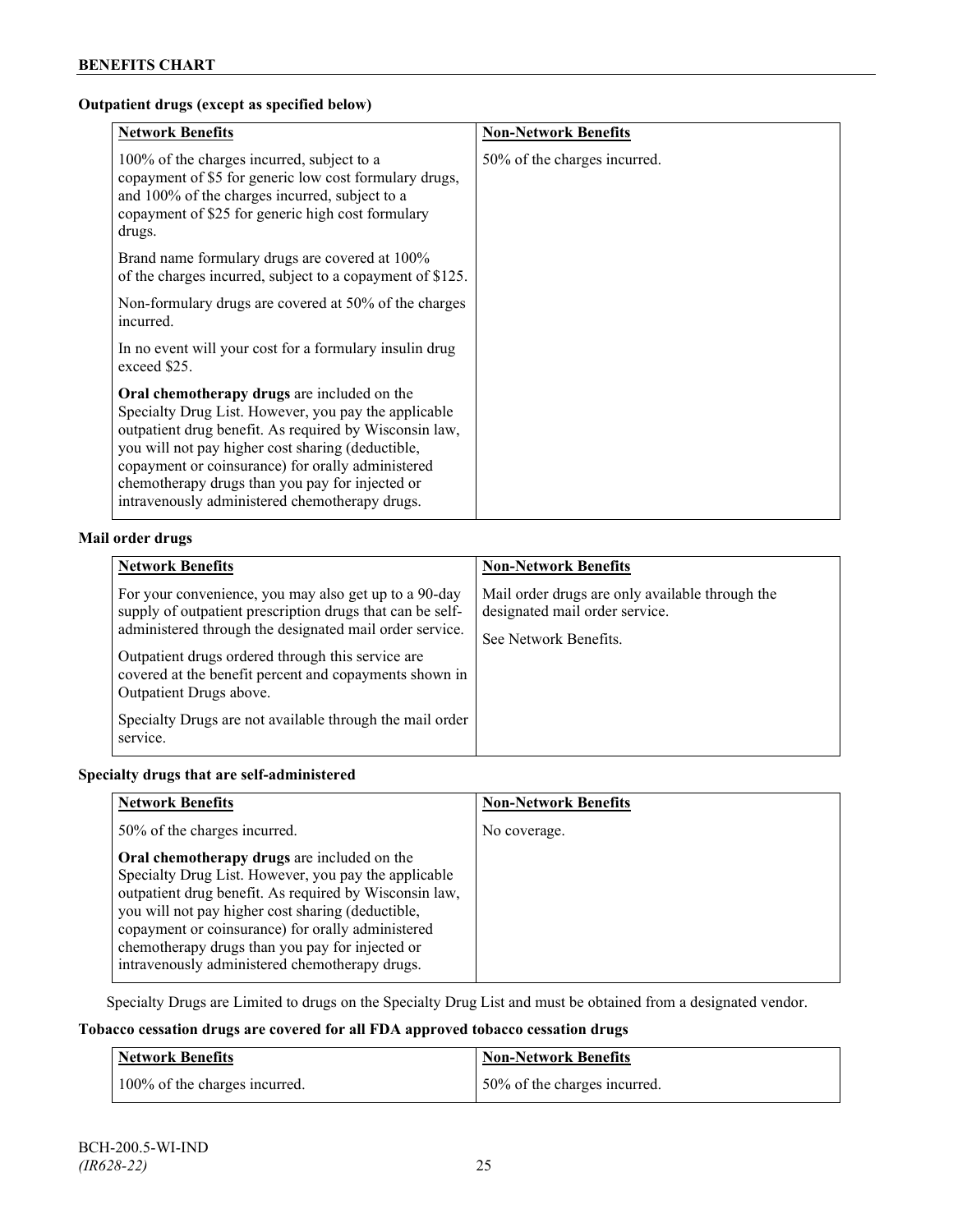### **Contraceptive drugs**

| <b>Network Benefits</b>                                                                                                          | <b>Non-Network Benefits</b>  |
|----------------------------------------------------------------------------------------------------------------------------------|------------------------------|
| 100% of the charges incurred for formulary drugs.                                                                                | 50% of the charges incurred. |
| If a physician requests that a Non-Formulary<br>contraceptive drug be dispensed as written, the drug<br>will be covered at 100%. |                              |

**ACA preventive medications.** We cover preventive medications currently recommended by USPSTF with an A or B rating if they are prescribed by your medical provider and they are listed on our Commercial ACA Preventive Drug List. Preventive medications are subject to periodic review and modification. Changes would be effective in accordance with the federal rules and reflected in our current medical coverage criteria for preventive care services.

| <b>Network Benefits</b>       | <b>Non-Network Benefits</b>  |
|-------------------------------|------------------------------|
| 100% of the charges incurred. | 50% of the charges incurred. |

## **Limitations:**

- Certain drugs may require prior authorization as indicated on the Formulary. HealthPartners may require prior authorization for the drug and also the site where the drug will be provided. Certain drugs are subject to our utilization review process and quantity limits.
- Certain non-formulary drugs require prior authorization. In addition, certain drugs may be subject to any quantity limits applied as part of our trial program. The trial drug program applies to new prescriptions for certain drugs which have high toxicity, low tolerance, high costs and/or high potential for waste. Trial drugs are indicated on the formulary and/or the Specialty Drug List. Your first fill of a trial drug may be limited to less than a month supply. If the drug is well tolerated and effective, you will receive the remainder of your first month supply.
- If an Insured requests a brand name drug when there is a generic equivalent, the brand name drug will be covered up to the charge that would apply to the generic drug, minus any required copayment. If a physician requests that a brand name drug be dispensed as written, the drug will be paid at the non-formulary benefit.
- We may require Insureds to try over-the-counter (OTC) drug alternatives before approving more costly formulary prescription drugs.
- Unless otherwise specified in the Prescription Drug Services section, you may receive up to a 30-day supply per prescription.
- New prescriptions to treat certain chronic conditions are Limited to a 30-day supply.
- A 90-day supply will be covered and dispensed only at pharmacies that participate in our extended day supply program.
- No more than a 30-day supply of Specialty Drugs will be covered and dispensed at a time unless it's a manufacturer supplied drug that cannot be split that supplies the Insured with more than a 30-day supply.

## **Not Covered:**

- Replacement of prescription drugs, medications, equipment and supplies due to loss, damage or theft.
- Nonprescription (over-the-counter) drugs or medications, including, but not Limited to, vitamins, supplements, homeopathic remedies, and non-FDA approved drugs, unless listed on the Formulary and prescribed by a physician or legally authorized health care provider under applicable state and federal law. This exclusion does not include over-thecounter contraceptives for women as allowed under the Affordable Care Act when the Insured obtains a prescription for the item. In addition, if the Insured obtains a prescription, this exclusion does not include aspirin to prevent cardiovascular disease for men and women of certain ages; folic acid supplements for women who may become pregnant; fluoride chemoprevention supplements for children without fluoride in their water source; and iron supplements for children ages 6-12 months who are at risk for anemia.
- All drugs for the treatment of sexual dysfunction.
- All drugs for the treatment of growth deficiency.
- Fertility drugs.
- Medical cannabis.
- Drugs on the Excluded Drug List. The Excluded Drug List includes select drugs within a therapy class that are not eligible for coverage. This includes drugs that may be excluded for certain indications. The Excluded Drug List is available at [healthpartners.com.](http://www.healthpartners.com/)

BCH-200.5-WI-IND *(IR628-22)* 26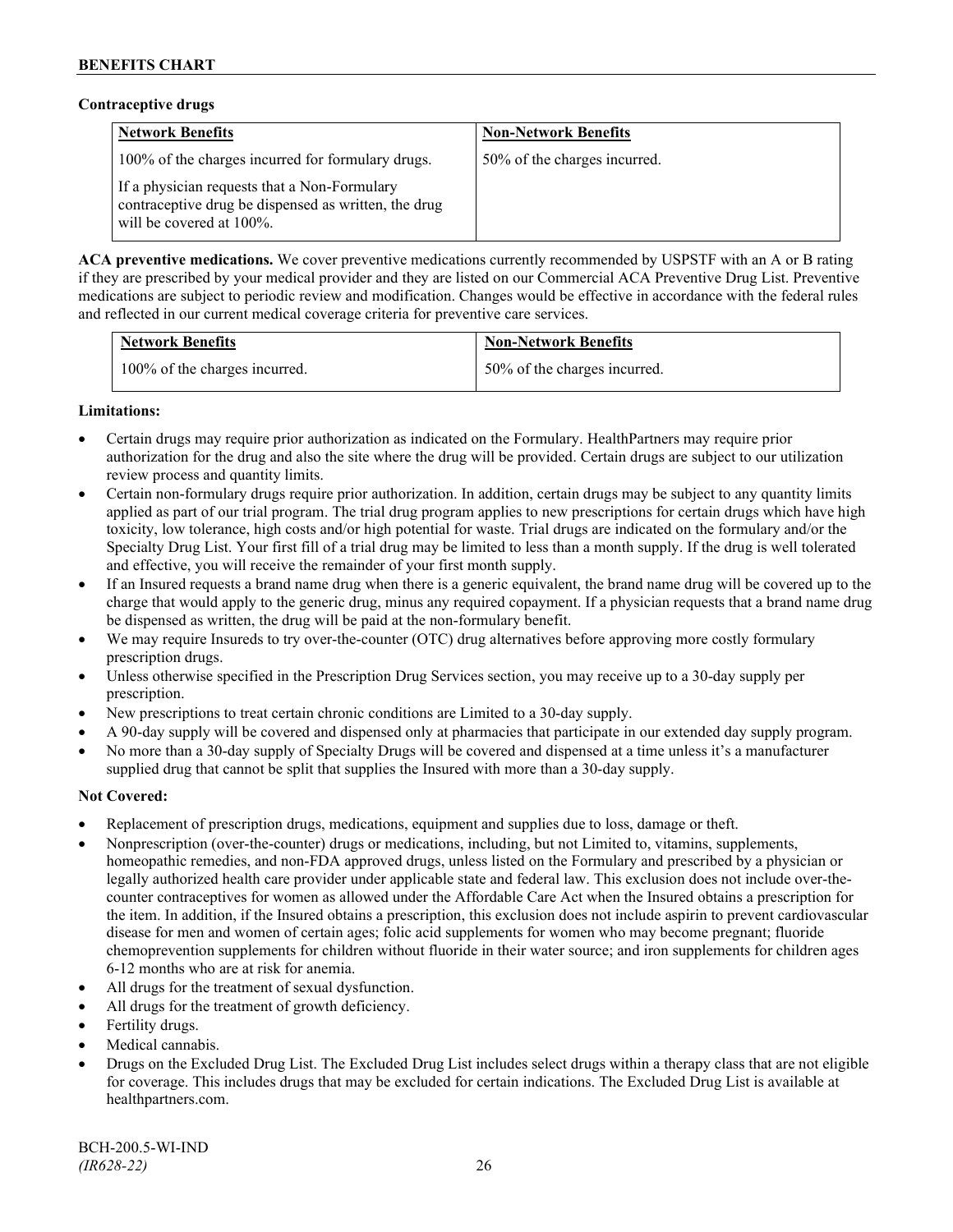- Drugs that are newly approved by the FDA until they are reviewed and approved by HealthPartners Pharmacy and Therapeutics Committee.
- Medical devices approved by the FDA will not be covered under the Prescription Drug Services section unless they are on our formulary. Covered medical devices are generally submitted and reimbursed under your medical benefits.
- See "Services Not Covered" in your Policy.

## **PREVENTIVE SERVICES**

### **Applicable Definitions:**

**Routine Preventive Services** are routine healthcare services that include screenings, check-ups and counseling to prevent illness, disease or other health problems before symptoms occur.

**Diagnostic Services** are services to help a provider understand your symptoms, diagnose illness and decide what treatment may be needed. They may be the same services that are listed as preventive services, but they are being used as diagnostic services. Your provider will determine if these services are preventive or diagnostic. These services are not preventive if received as part of a visit to diagnose, manage or maintain an acute or chronic medical condition, illness or injury. When that occurs, unless otherwise indicated below, standard deductibles, copayments or coinsurance apply.

## **Covered Services:**

We cover preventive services that meet any of the requirements under the Affordable Care Act (ACA) shown in the bulleted items below. These preventive services are covered at 100% under the Network Benefits with no deductible, copayments or coinsurance. (If a preventive service is not required by the ACA and it is covered at a lower benefit level, it will be specified below.) Preventive benefits mandated under the ACA are subject to periodic review and modification. Changes would be effective in accordance with the federal rules. Preventive services mandated by the ACA include:

- Evidence-based items or services that have in effect a rating of A or B in the current recommendations of the United States Preventive Services Task Force with respect to the individual;
- Immunizations for routine use in children, adolescents, and adults that have in effect a recommendation from the Advisory Committee on Immunization Practices of the Centers for Disease Control and Prevention with respect to the individual;
- With respect to infants, children, and adolescents, evidence-informed preventive care and screenings provided for in comprehensive guidelines supported by the Health Resources and Services Administration; and
- With respect to women, preventive care and screenings provided for in comprehensive guidelines supported by the Health Resources and Services Administration.

Covered services are based on established medical policies, which are subject to periodic review and modification by the medical directors. These medical policies (medical coverage criteria) are available by calling Member Services, or logging on to your "*my*HealthPartners" account at [healthpartners.com.](http://www.healthpartners.com/)

## **ACA and state mandated preventive services are covered as follows:**

**Routine health exams and periodic health assessments**. A physician or health care provider will counsel you as to how often health assessments are needed based on age, sex and health status. This includes screening and counseling for tobacco cessation and all FDA approved tobacco cessation medications including over-the-counter drugs (as shown in the Prescription Drug Services section).

| <b>Network Benefits</b>       | Non-Network Benefits         |
|-------------------------------|------------------------------|
| 100% of the charges incurred. | 50% of the charges incurred. |

**Child health supervision services.** This includes pediatric preventive services such as newborn screenings, appropriate immunizations, developmental assessments and laboratory services appropriate to the age of the child from birth to 72 months, and appropriate immunizations to age 18.

| Network Benefits              | <b>Non-Network Benefits</b>  |
|-------------------------------|------------------------------|
| 100% of the charges incurred. | 50% of the charges incurred. |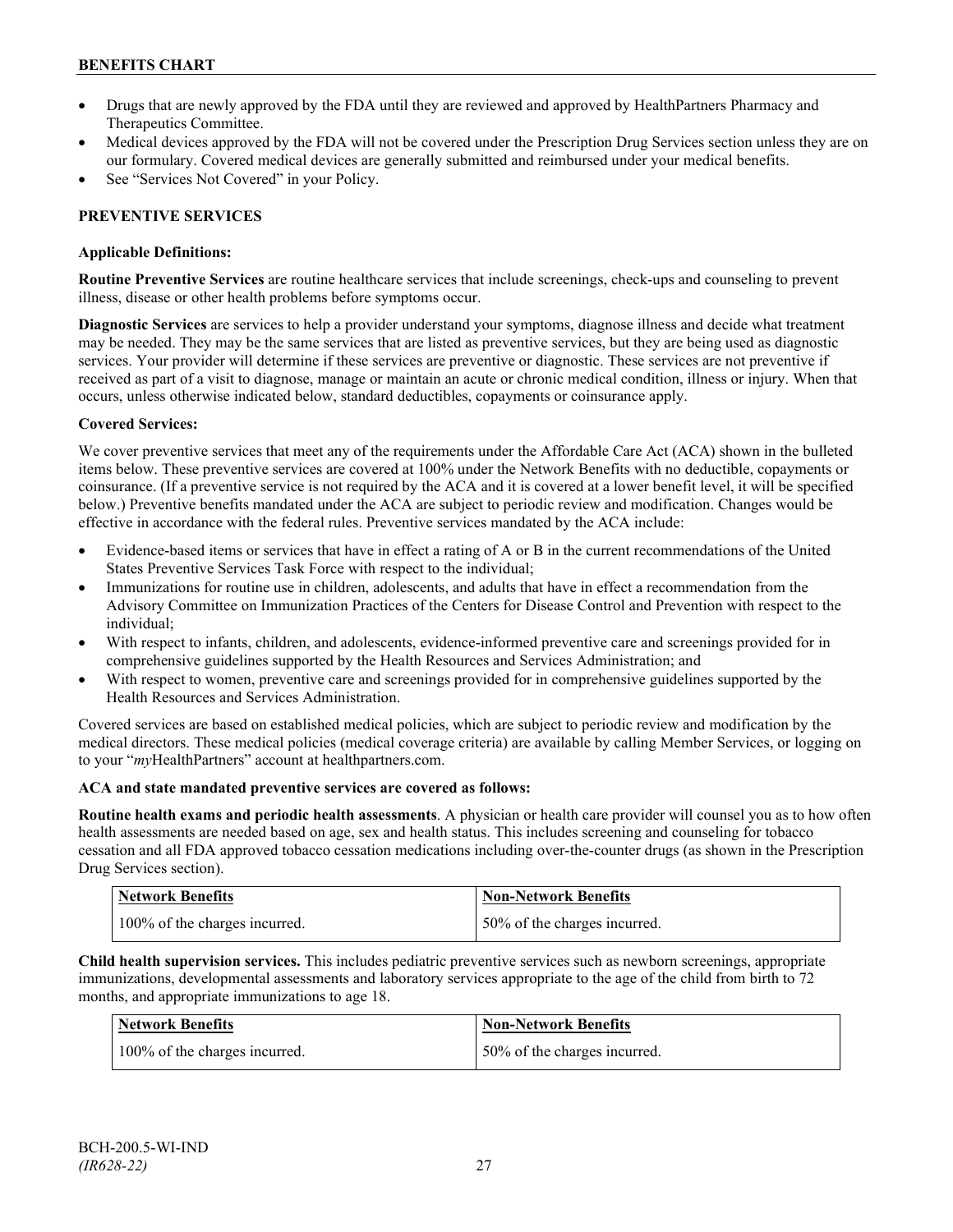### **Routine prenatal care and exams**

| <b>Network Benefits</b>       | <b>Non-Network Benefits</b>  |
|-------------------------------|------------------------------|
| 100% of the charges incurred. | 50% of the charges incurred. |

**Routine postnatal care.** This includes health exams, assessments, education and counseling relating to the period immediately after childbirth.

| <b>Network Benefits</b>       | <b>Non-Network Benefits</b>  |
|-------------------------------|------------------------------|
| 100% of the charges incurred. | 50% of the charges incurred. |

**Routine screening procedures for cancer.** This includes colorectal screening, digital rectal examinations and other cancer screenings recommended by the USPSTF with an A or B rating. Women's preventive health services below describe additional routine screening procedures for cancer.

| <b>Network Benefits</b>       | <b>Non-Network Benefits</b>  |
|-------------------------------|------------------------------|
| 100% of the charges incurred. | 50% of the charges incurred. |

**Routine eye and hearing exams for members under the age of 22**

| <b>Network Benefits</b>       | <b>Non-Network Benefits</b>  |
|-------------------------------|------------------------------|
| 100% of the charges incurred. | 50% of the charges incurred. |

**Professional voluntary family planning services.** This includes services to prevent or delay a pregnancy, including counseling and education. Services must be provided by a licensed provider.

| Network Benefits              | <b>Non-Network Benefits</b>  |
|-------------------------------|------------------------------|
| 100% of the charges incurred. | 50% of the charges incurred. |

## **Adult immunizations**

| <b>Network Benefits</b>       | <b>Non-Network Benefits</b>   |
|-------------------------------|-------------------------------|
| 100% of the charges incurred. | 100% of the charges incurred. |

**Women's preventive health services.** This includes mammograms, screenings for cervical cancer (pap smears), breast pumps, human papillomavirus (HPV) testing, counseling for sexually transmitted infections, counseling and screening for human immunodeficiency virus (HIV), and all FDA approved contraceptive methods as prescribed by a doctor, sterilization procedures, education and counseling (see the Prescription Drug Services section for coverage of oral contraceptive drugs). We also provide genetic screening for BRCA if someone in your family has the gene or you have a diagnosis of cancer.

The U.S. Preventive Services Task Force (USPSTF) recommends screening mammography, with or without clinical breast examination (CBE), every 1-2 years for women aged 40 and older. For women age 50 and older, we cover an annual mammogram.

| <b>Network Benefits</b>       | Non-Network Benefits         |
|-------------------------------|------------------------------|
| 100% of the charges incurred. | 50% of the charges incurred. |

**Obesity screening and management.** We cover obesity screening and counseling for all ages during a routine preventive care exam. If you are age 18 or older and have a body mass index of 30 or more, we also cover intensive obesity management to help you lose weight. Your primary care doctor can coordinate these services.

| Network Benefits              | <b>Non-Network Benefits</b>  |
|-------------------------------|------------------------------|
| 100% of the charges incurred. | 50% of the charges incurred. |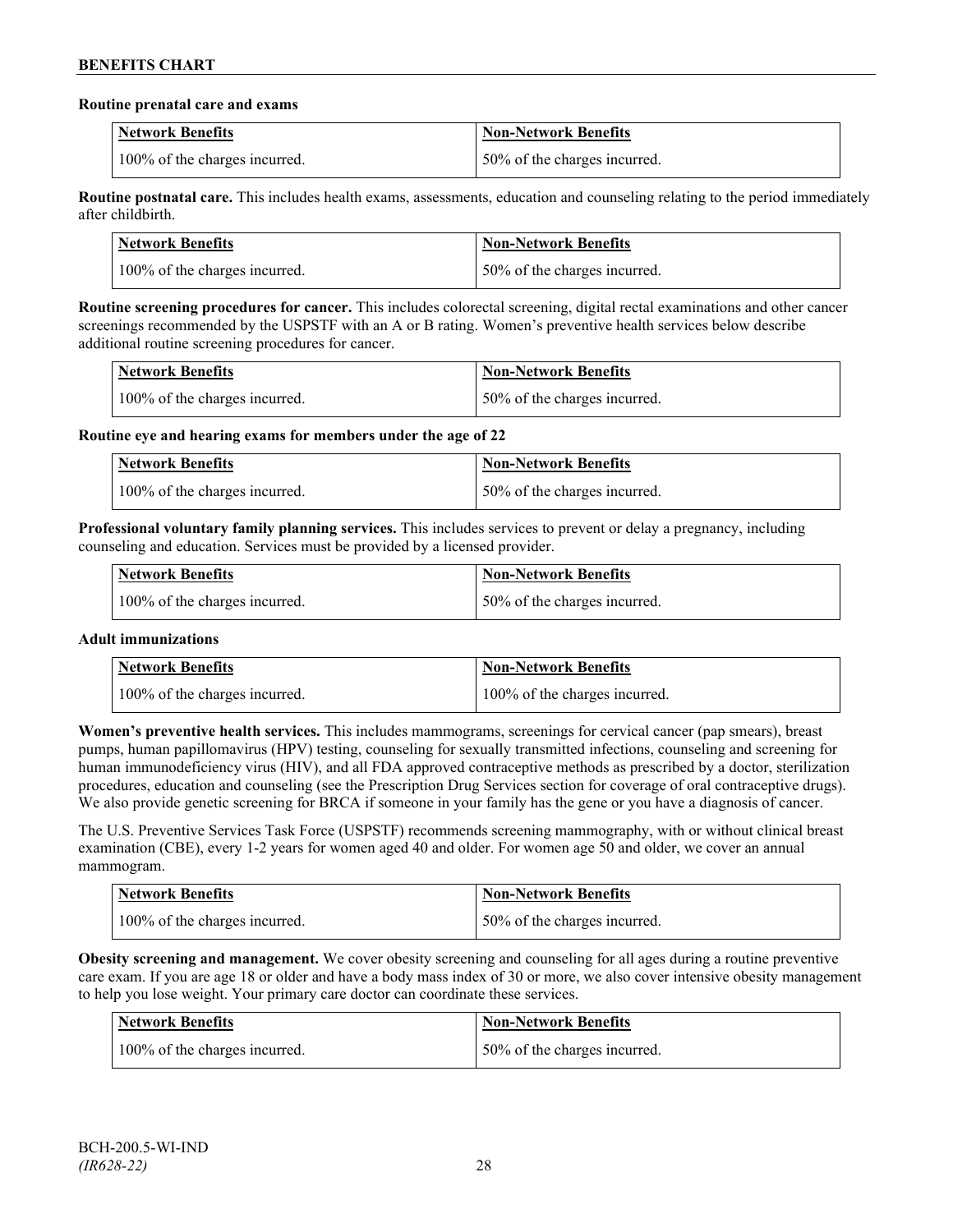## **In addition to any ACA or state mandated preventive services referenced above, we cover the following eligible preventive services:**

## **Routine hearing exams for adults age 22 and older**

| <b>Network Benefits</b>      | <b>Non-Network Benefits</b>  |
|------------------------------|------------------------------|
| 50% of the charges incurred. | 50% of the charges incurred. |

### **Eye exams for adults diagnosed with diabetes**

| <b>Network Benefits</b>       | Non-Network Benefits         |
|-------------------------------|------------------------------|
| 100% of the charges incurred. | 50% of the charges incurred. |

**Ovarian cancer surveillance tests for women who are at risk.** "At risk for ovarian cancer" means (1) having a family history that includes any of the following: one or more first-degree or second-degree relatives with ovarian cancer, clusters of female relatives with breast cancer or nonpolyposis colorectal cancer; or (2) testing positive for BRCA1 or BRCA2 mutations. "Surveillance tests for ovarian cancer" means annual screening using: CA-125 serum tumor marker testing, transvaginal ultrasound, pelvic examination or other proven ovarian cancer screening tests currently being evaluated by the federal Food and Drug Administration or by the National Cancer Institute.

| <b>Network Benefits</b>                                 | <b>Non-Network Benefits</b>                             |
|---------------------------------------------------------|---------------------------------------------------------|
| Coverage level is same as corresponding Network         | Coverage level is same as corresponding Non-Network     |
| Benefit, depending on type of service provided, such as | Benefit, depending on type of service provided, such as |
| Diagnostic Imaging Services, Laboratory Services        | Diagnostic Imaging Services, Laboratory Services        |
| Office Visits for Illness or Injury, or Preventive      | Office Visits for Illness or Injury, or Preventive      |
| Services.                                               | Services.                                               |

#### **Limitations:**

• Services are not preventive if received as part of a visit to diagnose, manage or maintain an acute or chronic medical condition, illness or injury. When that occurs, unless otherwise indicated above, standard deductibles, copayments or coinsurance apply.

## **Not Covered:**

- Routine eye exams for adults age 22 and older.
- See "Services Not Covered" in your Policy.

## **TELEHEALTH/TELEMEDICINE SERVICES**

## **Definitions:**

**Telehealth, Telemedicine, or Virtual Care.** This is a means of communication between a health care professional and a patient. This includes the use of secure electronic information, imaging, and communication technologies, including:

- interactive audio or audio-video
- interactive audio with store-and-forward technology
- chat-based and email-based systems
- physician-to-physician consultation
- patient education
- data transmission
- data interpretation
- digital diagnostics (algorithm-enabled diagnostic support)
- digital therapeutics (the use of personal health devices and sensors, either alone or in combination with conventional drug therapies, for disease prevention and management)

#### Services can be delivered:

Synchronously: the patient and health care professional are engaging with one another at the same time; or Asynchronously: the patient and health care professional engage with each other at different points in time.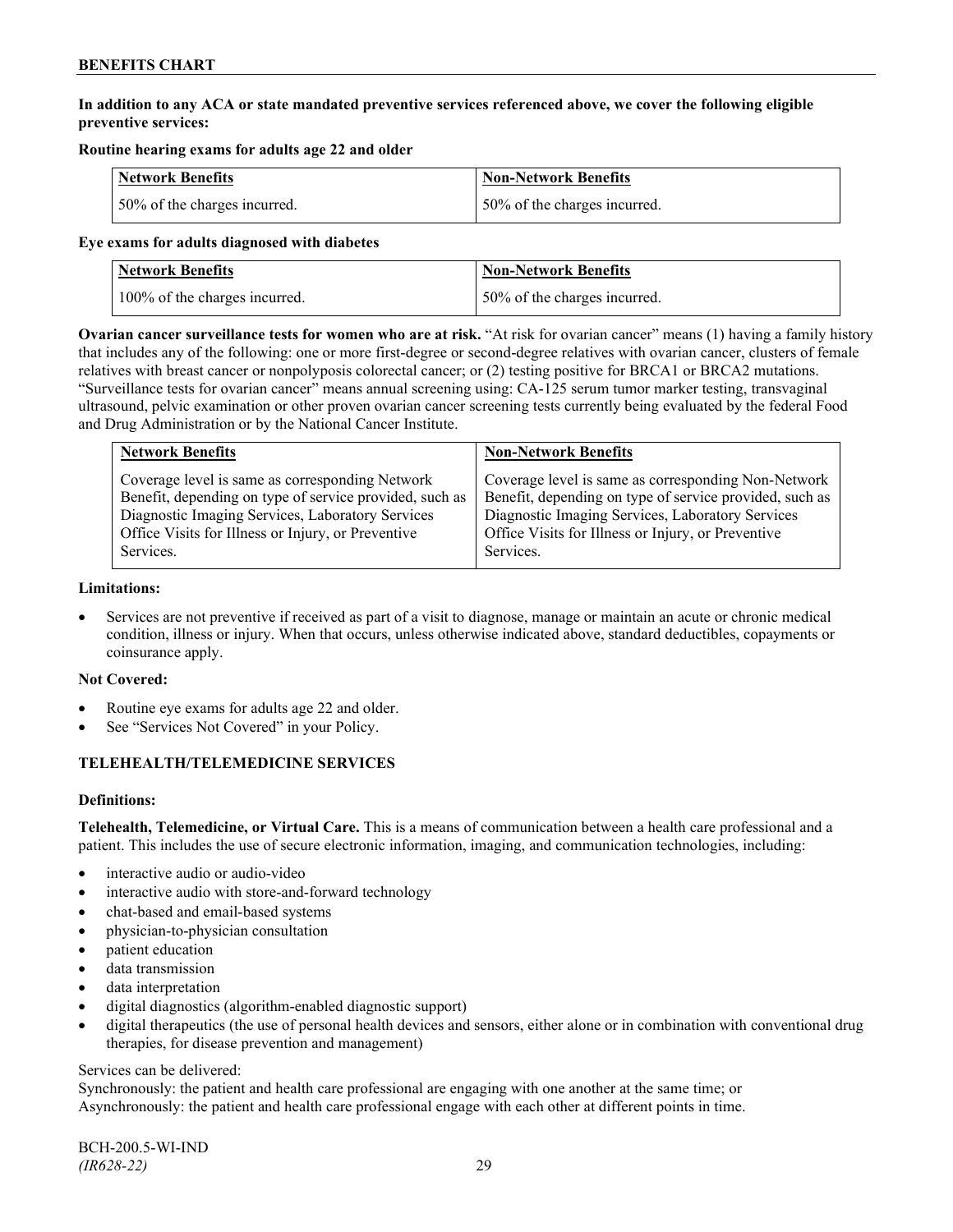**Telephone Visits.** Live, synchronous, interactive encounters over the telephone between a patient and a healthcare provider.

**E-Visit or Chat-Based Visits.** Asynchronous online or mobile app encounters to discuss a patient's personal health information, vital signs, and other physiologic data or diagnostic images. The healthcare provider reviews and delivers a consultation, diagnosis, prescription or treatment plan after reviewing the patient's visit information.

**Virtuwell<sup>®</sup>**. This is an online service for you to receive a diagnosis and treatment for certain conditions, such as a cold, flu, ear pain and sinus infections. You may access the Virtuwell website at [virtuwell.com.](https://www.virtuwell.com/)

**Video Visits.** Live, synchronous, interactive encounters using secure web-based video between a patient and a healthcare provider.

### **Covered Services:**

The Plan covers the following methods of receiving care for services that would be eligible under the Plan if the service were provided in person.

### **Scheduled telephone visits**

| Network Benefits                                                           | <b>Non-Network Benefits</b>  |
|----------------------------------------------------------------------------|------------------------------|
| 100% of the charges incurred, subject to a<br>copayment of \$10 per visit. | 50% of the charges incurred. |

### **E-visits**

### **Access to online care through Virtuwell at [virtuwell.com](http://www.virtuwell.com/)**

| Network Benefits              | Non-Network Benefits |
|-------------------------------|----------------------|
| 100% of the charges incurred. | No coverage.         |

### **All other E-visits**

| Network Benefits                                                              | <b>Non-Network Benefits</b>  |
|-------------------------------------------------------------------------------|------------------------------|
| 100% of the charges incurred, subject to a<br>I copayment of $$10$ per visit. | 50% of the charges incurred. |

#### **Not Covered:**

See "Services Not Covered" in your Policy.

## **TRANSPLANT SERVICES**

#### **Applicable Definitions:**

**Autologous.** This is when the source of cells is from the individual's own marrow or stem cells.

**Allogeneic.** This is when the source of cells is from a related or unrelated donor's marrow or stem cells.

**Allogeneic Bone Marrow Transplant.** This is when the bone marrow is harvested from the related or unrelated donor and stored. The patient undergoes treatment which includes tumor ablation with high-dose chemotherapy and/or radiation. The bone marrow is reinfused (transplanted).

**Autologous Bone Marrow Transplant.** This is when the bone marrow is harvested from the individual and stored. The patient undergoes treatment which includes tumor ablation with high-dose chemotherapy and/or radiation. The bone marrow is reinfused (transplanted).

**Autologous/Allogeneic Stem Cell Support.** This is a treatment process that includes stem cell harvest from either bone marrow or peripheral blood, tumor ablation with high-dose chemotherapy and/or radiation, stem cell reinfusion, and related care. Autologous/allogeneic bone marrow transplantation and high dose chemotherapy with peripheral stem cell rescue/support are considered to be autologous/allogeneic stem cell support.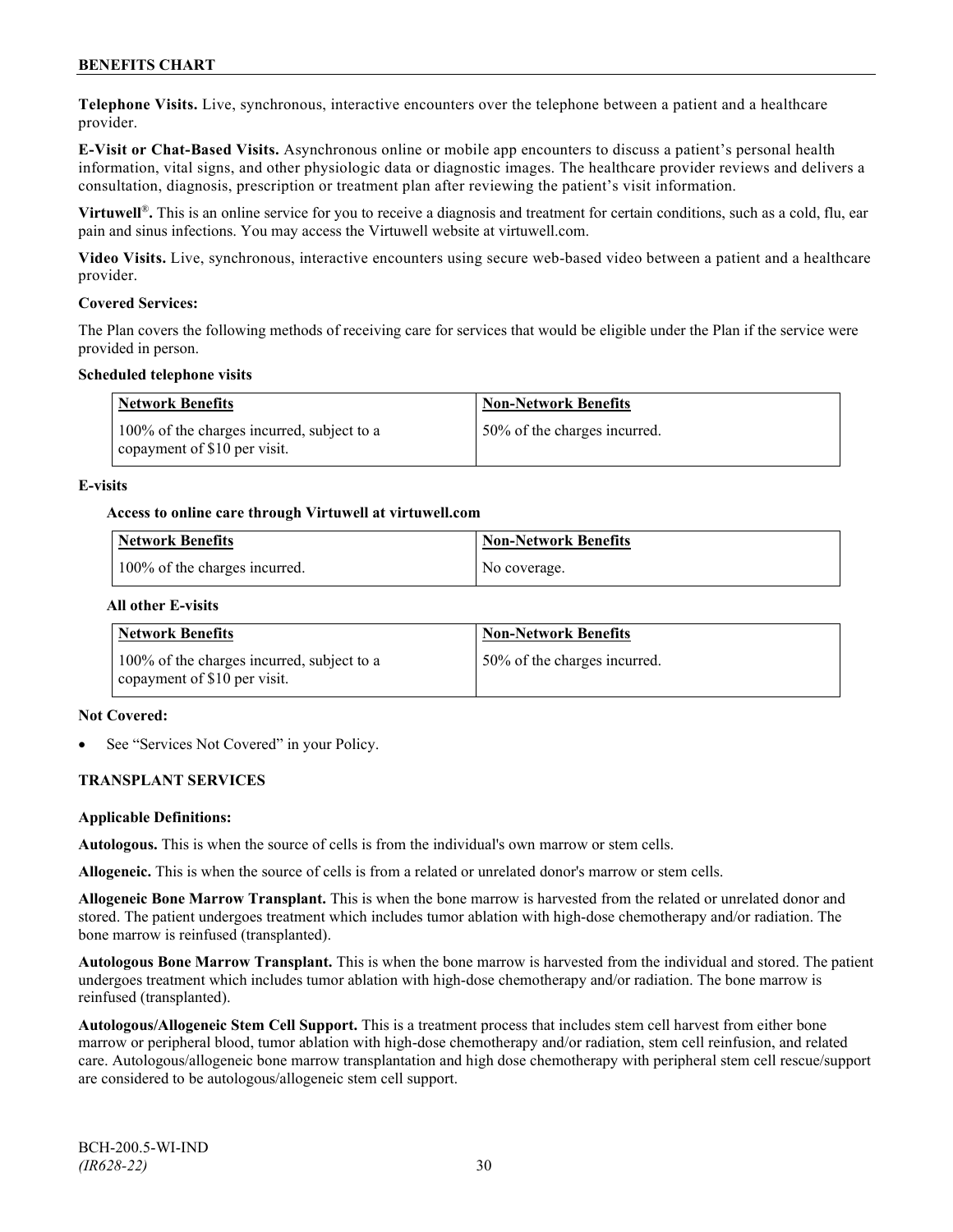**Designated Transplant Center.** This is any health care provider, group or association of health care providers designated by us to provide services, supplies or drugs for specified transplants for our Insureds.

**Transplant Services.** This is transplantation (including retransplants) of the human organs or tissue listed below, including all related post-surgical treatment, follow-up care and drugs and multiple transplants for a related cause. Transplant services do not include other organ or tissue transplants or surgical implantation of mechanical devices functioning as a human organ, except surgical implantation of an FDA approved Ventricular Assist Device (VAD) or total artificial heart, functioning as a temporary bridge to heart transplantation.

Prior authorization is required prior to consultation to support coordination of care and benefits.

### **Covered Services:**

We cover eligible transplant services (as defined above) while you are covered under your Policy. Transplants that will be considered for coverage are Limited to the following:

- Kidney transplants for end-stage disease.
- Cornea transplants for end-stage disease.
- Heart transplants for end-stage disease.
- Lung transplants or heart/lung transplants for: (1) primary pulmonary hypertension; (2) Eisenmenger's syndrome; (3) endstage pulmonary fibrosis; (4) alpha 1 antitrypsin disease; (5) cystic fibrosis; and (6) emphysema.
- Liver transplants for: (1) biliary atresia in children; (2) primary biliary cirrhosis; (3) post-acute viral infection (including hepatitis A, hepatitis B antigen e negative and hepatitis C) causing acute atrophy or post-necrotic cirrhosis; (4) primary sclerosing cholangitis; (5) alcoholic cirrhosis; and (6) hepatocellular carcinoma.
- Allogeneic bone marrow transplants or peripheral stem cell support associated with high dose chemotherapy for : (1) acute myelogenous leukemia; (2) acute lymphocytic leukemia; (3) chronic myelogenous leukemia; (4) severe combined immunodeficiency disease; (5) Wiskott-Aldrich syndrome; (6) aplastic anemia; (7) sickle cell anemia; (8) non-relapsed or relapsed non-Hodgkin's lymphoma; (9) multiple myeloma; and (10) testicular cancer.
- Autologous bone marrow transplants or peripheral stem cell support associated with high-dose chemotherapy for: (1) acute leukemia; (2) non-Hodgkin's lymphoma; (3) Hodgkin's disease; (4) Burkitt's lymphoma; (5) neuroblastoma; (6) multiple myeloma; (7) chronic myelogenous leukemia; and (8) non-relapsed non-Hodgkin's lymphoma.
- Pancreas transplants for simultaneous pancreas-kidney transplants for diabetes, pancreas after kidney, living related segmental simultaneous pancreas kidney transplantation and pancreas transplant alone.

To receive Network Benefits, charges for transplant services must be incurred at a Designated Transplant Center.

The transplant-related treatment provided, including expenses incurred for directly related donor services, shall be subject to and in accordance with the provisions, limitations, maximums and other terms of your Policy.

Medical and hospital expenses of the donor are covered only when the recipient is an Insured and the transplant and directly related donor expenses have been prior authorized for coverage. Treatment of medical complications that may occur to the donor are not covered. Donors are not considered Insureds, and are therefore not eligible for the rights afforded to Insureds under your Policy.

The list of eligible transplant services and coverage determinations are based on established medical policies, which are subject to periodic review and modifications by the medical director.

| <b>Network Benefits</b>                           | <b>Non-Network Benefits</b> |
|---------------------------------------------------|-----------------------------|
| See Network Inpatient Hospital Services Benefits. | No coverage.                |